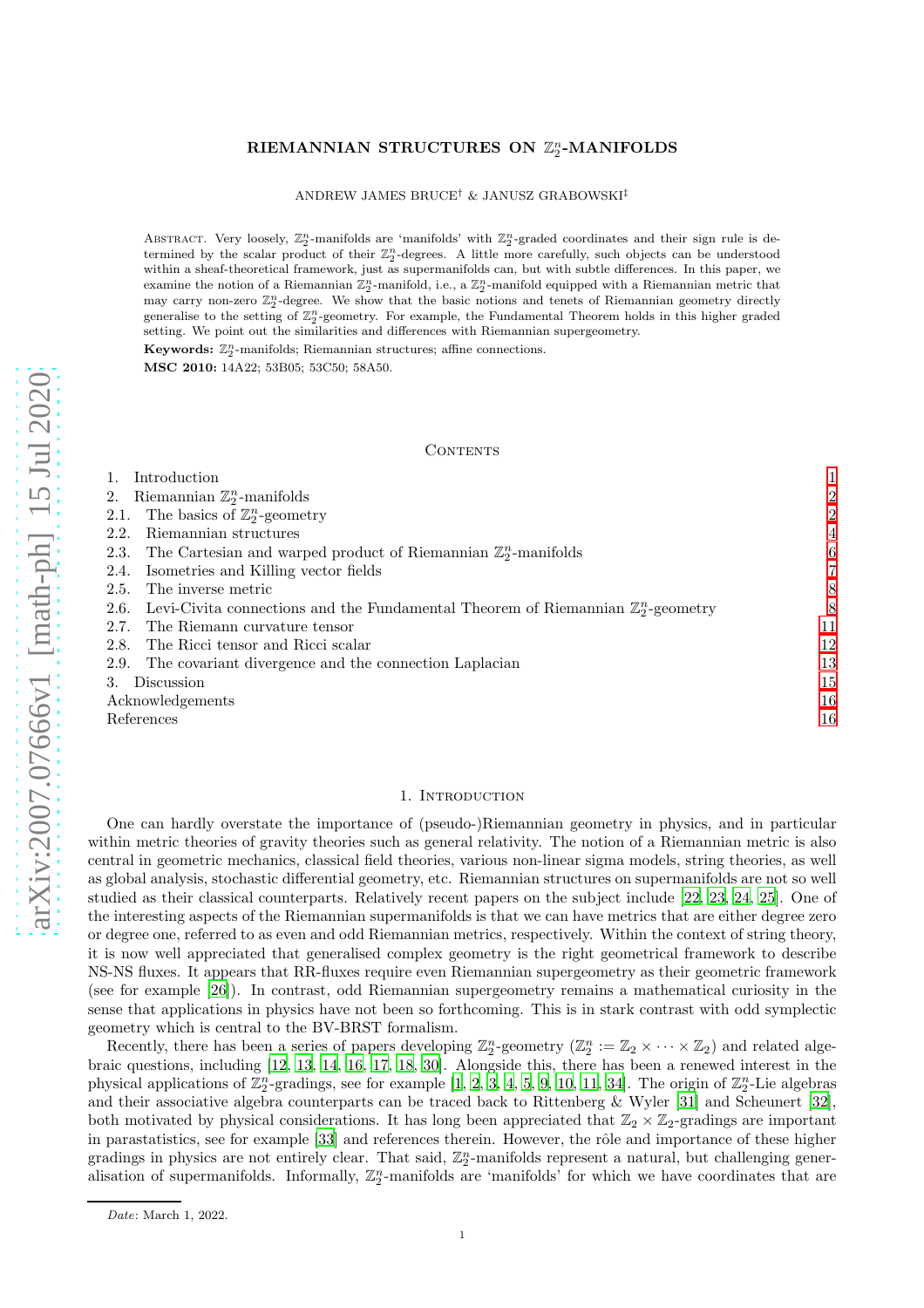$\mathbb{Z}_2^n$ -commutative, the sign rule being determined by their  $\mathbb{Z}_2^n$ -degree and the standard scalar product. Importantly, this means that we have formal coordinates that are not nilpotent, provided  $n \geq 2$ , naturally,  $n = 1$  is exactly the theory of supermanifolds. We view  $\mathbb{Z}_2^n$ -manifolds, much like supermanifolds, as a pit stop on the journey from classical differential geometry to noncommutative geometry. Higher graded-commutative versions of geometry act as a testbed for ideas in fully-fledged noncommutative geometry.

In this paper, we present the notion of a Riemannian  $\mathbb{Z}_2^n$ -manifold and make an initial study of the generalisation of the standard objects found in classical Riemannian geometry, i.e., Riemannian metrics, Levi-Civita connections, and the curvature tensors. The bulk of Section [2](#page-1-0) is devoted to developing the general theory of Riemannian  $\mathbb{Z}_2^n$ -geometry. We begin with a recollection of the aspects of  $\mathbb{Z}_2^n$ -manifolds that we need for the remainder of this paper. Like Riemannian supergeometry where we have even and odd metric, on  $\mathbb{Z}_2^n$ -manifolds we can have Riemannian metrics that carry non-zero  $\mathbb{Z}_2^n$ -degree (see Definition [2.6\)](#page-3-1). The non-degeneracy of the Riemannian metric places constraints on the dimension of the  $\mathbb{Z}_2^n$ -manifold depending on the  $\mathbb{Z}_2^n$ -degree of the metric (see proposition [2.8\)](#page-3-2). Most notability, we have a generalisation of the fundamental theory of Riemannian geometry to the setting of  $\mathbb{Z}_2^n$ -geometry which does not depend on the  $\mathbb{Z}_2^n$ -degree of the Riemannian metric (see Theorem [2.30\)](#page-9-0). In short, there is a natural generalisation of the Levi-Civita connection in the setting of  $\mathbb{Z}_2^n$ -geometry. From there we define the Riemann curvature tensor and show that it satisfied the expected generalisation of the Bianchi identities (see Definition [2.33,](#page-10-1) Proposition [2.34](#page-10-2) and Proposition [2.37\)](#page-11-1). The Ricci curvature tensor and Ricci scalar can, of course, also be defined (see Definition [2.39](#page-11-2) and Definition [2.41\)](#page-12-1). We can also classify metrics by their total degree and so we have a natural notion of even and odd Riemannian metrics on  $\mathbb{Z}_2^n$ -manifolds. For the most part, even and odd Riemannian metrics are not so different: all the notions and basic constructions are insensitive to the degree. However, for odd Riemannian metrics, the Ricci scalar identically vanishes (see Proposition [2.43\)](#page-12-2). Moreover, we show that the connection Laplacian (acting on functions) associated with an odd Riemannian metric vanishes (see Theorem [2.49\)](#page-14-1). We end this paper in Section [3](#page-14-0) with a discussion of the consequences of some of the results derived in this paper in generalising de Sitter, anti-de Sitter and Einstein manifolds to  $\mathbb{Z}_2^n$ -geometry.

We must remark that the global algebra of functions on a  $\mathbb{Z}_2^n$ -manifold is an example of an almost commutative algebra in the sense of Bongaarts & Pijls [\[8](#page-15-16)], which were constructed to give a very workable class of noncommutative geometries. It is known that a  $\mathbb{Z}_2^n$ -manifold is fully described by its algebra of global sections (see  $[14, Corollary 3.8]$ ). Linear connections on almost commutative algebras were given by Ciupală  $[15]$ . Moreover, the notion of a metric and the Levi-Civita connection etc. on an almost commutative algebra were given by Nagakeu [\[29](#page-16-10)]. While there is some crossover with the results of Nagekeu, the key difference is that we have both global and local algebras of functions as well as coordinate expressions. Some of the results in this paper represent a generalisation of the discussion of Asorey & Lavrov [\[7](#page-15-18)] comparing even and odd Riemannian metrics on supermanifolds. For a comparison of the Laplacians found in Poisson and Reimannian supergeometry, the reader can consult Khudaverdian & Voronov [\[27](#page-16-11)].

# 2. RIEMANNIAN  $\mathbb{Z}_2^n$ -MANIFOLDS

<span id="page-1-1"></span><span id="page-1-0"></span>2.1. The basics of  $\mathbb{Z}_2^n$ -geometry. The locally ringed space approach to  $\mathbb{Z}_2^n$ -manifolds was originally given by Covolo, Grabowski and Poncin in [\[17,](#page-15-6) [18\]](#page-15-7). Technical issues related to the functional analytic properties of the structure sheaves of  $\mathbb{Z}_2^n$ -manifolds and their products were carefully explored in [\[13,](#page-15-3) [14\]](#page-15-4). We will draw upon these works and not present proofs of any formal statements. To set some initial notation, by  $\mathbb{Z}_2^n$  we mean the abelian group  $\mathbb{Z}_2 \times \mathbb{Z}_2 \times \cdots \times \mathbb{Z}_2$  where the Cartesian product is over *n* factors. With an ordering fixed, we will often denote elements of  $\mathbb{Z}_2^n$  as  $\gamma_i$  for  $i = 0, 1 \cdots, N$ , where  $N = 2^n - 1$ . We will use the convention of ordering the elements of  $\mathbb{Z}_2^n$  by filling in the zeros and the ones from the left, and then placing the even elements first and then the odd elements. For example, with this choice of ordering

$$
\mathbb{Z}_2^2 = \{ (0,0), (1,1), (0,1), (1,0) \},
$$
  

$$
\mathbb{Z}_2^3 = \{ (0,0,0), (0,1,1), (1,0,1), (1,1,0), (0,0,1), (0,1,0), (1,0,0), (1,1,1) \}.
$$

Naturally, other choices of ordering are possible and have been used in the literature. Throughout this paper we set  ${\bf q} = (q_1, q_2, \cdots, q_N)$ , where  $N = 2^n - 1$  and  $q_i \in \mathbb{N}$ .

**Definition 2.1.** A locally  $\mathbb{Z}_2^n$ -ringed space,  $n \in \mathbb{N} \setminus \{0\}$ , is a pair  $S := (|S|, \mathcal{O}_S)$  where  $|S|$  is a second-countable Hausdorff space, and a  $\mathcal{O}_S$  is a sheaf of  $\mathbb{Z}_2^n$ -graded  $\mathbb{Z}_2^n$ -commutative associative unital R-algebras, such that the stalks  $\mathcal{O}_{S,p}, p \in |S|$  are local rings.

In this context,  $\mathbb{Z}_2^n$  -commutative means that any two sections  $s, t \in \mathcal{O}_S(|U|), |U| \subset |S|$  open, of homogeneous degree  $\deg(s) \in \mathbb{Z}_2^n$  and  $\deg(t) \in \mathbb{Z}_2^n$  commute up to the sign rule

$$
st = (-1)^{\langle \deg(s), \deg(t) \rangle} \, ts,
$$

where  $\langle , \rangle$  is the standard scalar product on  $\mathbb{Z}_2^n$ . For example, consider the  $\gamma_3 = (0,1)$  and  $\gamma_2 = (1,1) \in \mathbb{Z}_2^2$ , then  $\langle \gamma_3, \gamma_2 \rangle = 0 \times 1 + 1 \times 1 = 1$ . If we write 'symmetric' or 'skew-symmetric', we will always mean in the  $\mathbb{Z}_2^n$ -graded sense unless otherwise stated.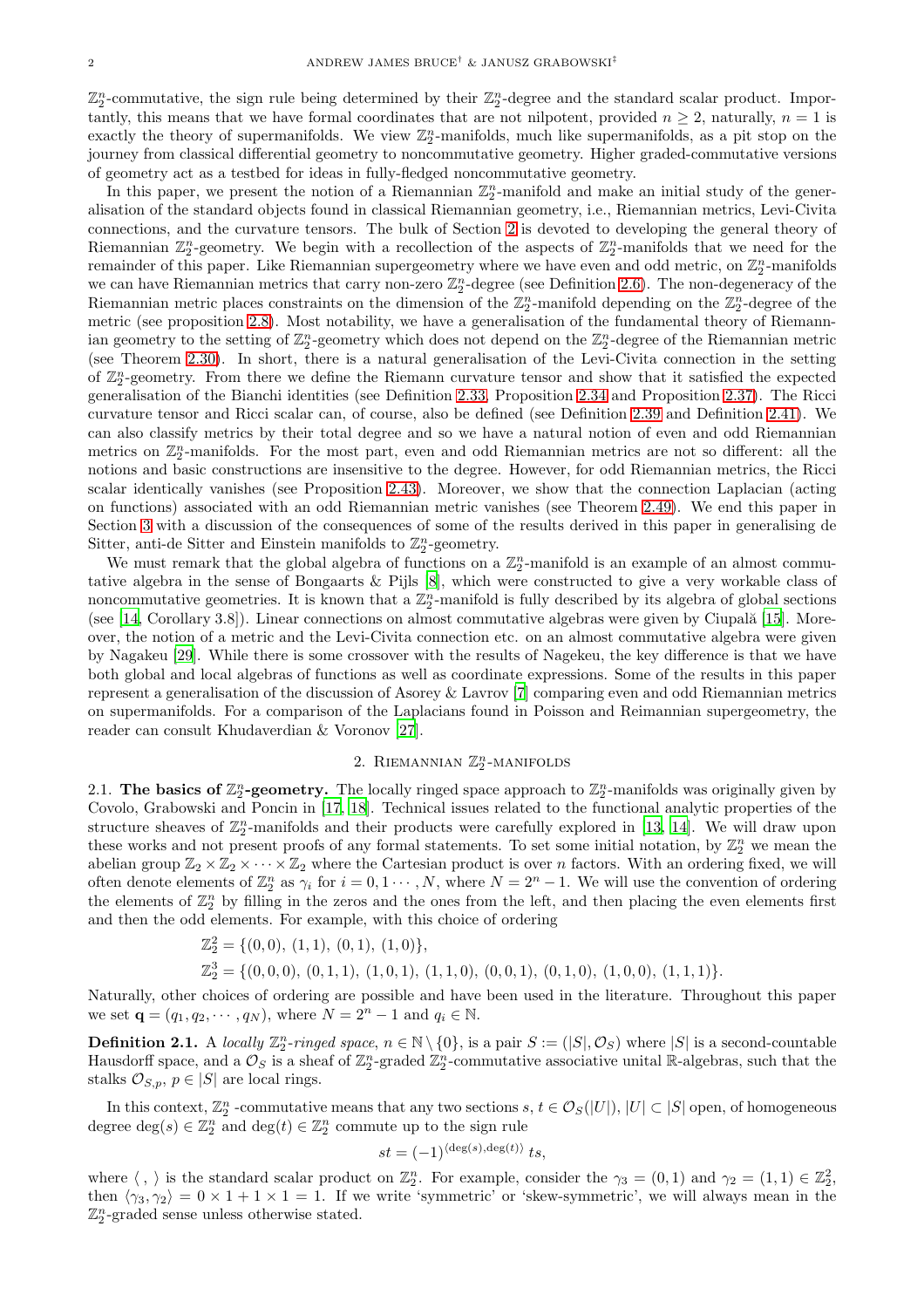**Definition 2.2.** A  $\mathbb{Z}_2^n$ -Grassmann algebra  $\Lambda^q := \mathbb{R}[[\xi]]$  is a formal power series generated by the  $\mathbb{Z}_2^n$ -graded variables  $\{\xi^A\}$ , there are  $q_i$  generators of degree  $\gamma_i \in \mathbb{Z}_2^n$ ,  $(i > 0)$ , subject to the relation

$$
\xi^A \xi^B = (-1)^{\langle \deg(A), \deg(B) \rangle} \xi^B \xi^A,
$$

where  $\deg(\xi^A) =: \deg(A) \in \mathbb{Z}_2^n \setminus \{0\}$  and similar for  $\xi^B$ .

It is important to note that elements of such algebras are formal power series and not, in general, polynomials as we have non-nilpotent generators, i.e., the generators of even total degree. A  $\mathbb{Z}_2^n$ -manifold is, very loosely, a manifold whose structure sheaf is modified to include generators of a  $\mathbb{Z}_2^n$ -Grassmann algebra.

**Definition 2.3.** A (smooth)  $\mathbb{Z}_2^n$ -manifold of dimension  $p|\mathbf{q}$  is a locally  $\mathbb{Z}_2^n$ -ringed space  $M := (|M|, \mathcal{O}_M)$ , which is locally isomorphic to the  $\mathbb{Z}_2^n$ -ringed space  $\mathbb{R}^{p|q}:=(\mathbb{R}^p,C_{\mathbb{R}^p}^{\infty}(-)[[\xi]])$ . Local sections of M are formal power series in the  $\mathbb{Z}_2^n$ -graded variables  $\xi$  with smooth coefficients,

$$
\mathcal{O}_M(|U|) \simeq C^\infty(|U|)[[\xi]] := \left\{ \sum_{\alpha \in \mathbb{N}^N}^{\infty} \xi^{\alpha} f_\alpha \mid f_\alpha \in C^\infty(|U|) \right\},\,
$$

for 'small enough' open domains  $|U| \subset |M|$ . Morphisms between  $\mathbb{Z}_2^n$ -manifolds are morphisms of  $\mathbb{Z}_2^n$ -ringed spaces, that is, pairs  $(\phi, \phi^*) : (M, \mathcal{O}_M) \to (N, \mathcal{O}_N)$  consisting of of a continuous map  $\phi : |M| \to |N|$  and sheaf morphism  $\phi^*: \mathcal{O}_N(|V|) \to \mathcal{O}_M(\phi^{-1}(|V|))$ , where  $|V| \subset |N|$  is open. We will refer to the global sections of the structure sheaf  $\mathcal{O}_M$  as functions on M and denote then as  $C^{\infty}(M) := \mathcal{O}_M(|M|)$ .

**Example 2.4** (The local model). The locally  $\mathbb{Z}_2^n$ -ringed space  $\mathcal{U}^{p|q} := (\mathcal{U}^p, C_{\mathcal{U}^p}^{\infty}(-)[[\xi]])$ , where  $\mathcal{U}^p \subseteq \mathbb{R}^p$  is naturally a  $\mathbb{Z}_2^n$ -manifold – we refer to such  $\mathbb{Z}_2^n$ -manifolds as  $\mathbb{Z}_2^n$ -domains of dimension p|q. We can employ (natural) coordinates  $x^I := (x^a, \xi^A)$  on any  $\mathbb{Z}_2^n$ -domain, where  $x^a$  form a coordinate system on  $\mathcal{U}^p$  and the  $\xi^A$ are formal coordinates.

Associated with any  $\mathbb{Z}_2^n$ -graded algebra  $\mathcal A$  is the ideal  $J$  of  $\mathcal A$  generated by all homogeneous elements of  $\mathcal A$  that have non-zero degree. The associated J-adic topology plays an important rôle in the theory of  $\mathbb{Z}_2^n$ -manifolds. Given a morphism of  $\mathbb{Z}_2^n$ -graded algebras  $f : \mathcal{A} \to \mathcal{A}'$ , then  $f(J_\mathcal{A}) \subset J_{\mathcal{A}'}$ . These notions can be 'sheafified', i.e., for any  $\mathbb{Z}_2^n$ -manifold M, there exists an *ideal sheaf*  $\mathcal{J}_M$ , defined by  $\mathcal{J}(|U|) := \langle f \in \mathcal{O}_M(|U|) | \deg(f) \neq 0 \rangle$ . The  $\mathcal{J}_M$ -adic topology on  $\mathcal{O}_M$  can then be defined in the obvious way. Furthermore, for any  $\mathbb{Z}_2^n$ -manifold M, there exists a short exact sequence of sheaves of  $\mathbb{Z}_2^n$ -graded  $\mathbb{Z}_2^n$ -commutative associative R-algebras

(2.1) 
$$
0 \longrightarrow \ker \epsilon \longrightarrow \mathcal{O}_M \stackrel{\epsilon}{\longrightarrow} C_{|M|}^{\infty} \longrightarrow 0,
$$

such that ker  $\epsilon = \mathcal{J}_M$ . Informally,  $\epsilon_{|U|} : \mathcal{O}_M(|U|) \to C^\infty(|U|)$  is simply "throwing away" the formal coordinates.

Much like the theory of manifolds, or indeed supermanifolds, one can global geometric concepts via the glueing of local geometric concepts. That is, we can consider a  $\mathbb{Z}_2^n$ -manifold as being cover by  $\mathbb{Z}_2^n$ -domains together with the appropriate glueing information, i.e., admissible coordinate transformations. Fundamental here is the chart theorem ([\[19,](#page-15-19) Theorem 7.10]) that allows us to write morphisms of  $\mathbb{Z}_2^n$ -manifolds in terms of the local coordinates. Specifically, suppose we have two  $\mathbb{Z}_2^n$ -domains  $\mathcal{U}^{p|q}$  and  $\mathcal{V}^{r|s}$ . Then morphisms  $\phi: \mathcal{U}^{p|q} \longrightarrow \mathcal{V}^{r|s}$ correspond to graded unital R-algebra morphisms

<span id="page-2-0"></span>
$$
\phi^*: C^{\infty}(\mathcal{V}^r)[[\eta]] \longrightarrow C^{\infty}(\mathcal{U}^p)[[\xi]],
$$

which are fully determined by their coordinate expressions. For any  $M := (|M|, \mathcal{O}_M)$ , we define open  $\mathbb{Z}_2^n$ submanifolds of M as  $\mathbb{Z}_2^n$ -manifolds of the form  $U := (|U|, \mathcal{O}_M|_{|U|})$ , where  $|U| \subset |M|$  is open. Due to the local structure of a  $\mathbb{Z}_2^n$ -manifold of dimension  $p|\mathbf{q}$  we know that for a 'small enough'  $|U| \subset |M|$  there exists an isomorphism of  $\mathbb{Z}_2^n$ -manifolds

$$
h: U \longrightarrow \mathcal{U}^{p|\mathbf{q}}.
$$

This isomorphism allows us to employ local coordinates. A pair  $(U, h)$  we refer to as a *(coordinate) chart*, and a family of charts  $\{(U_i, h_i)\}_{i\in\mathcal{I}}$  we refer to as an *atlas* if the family  $\{|U_i|\}_{i\in\mathcal{I}}$  forms an open cover of  $|M|$ . The local structure of a  $\mathbb{Z}_2^n$ -manifold guarantees that an atlas always exists. As a result of the local structure of a  $\mathbb{Z}_2^n$ -manifold any morphism  $\phi: M \to N$  can be uniquely specified by a family of local morphisms between  $\mathbb{Z}_2^n$ -domains, once atlases on M and N have been fixed. Thus, morphisms of  $\mathbb{Z}_2^n$ -manifolds can be fully described using local coordinates. We will regularly exploit this and employ the standard abuses of notation as found in classical differential geometry when writing morphisms using local coordinates.

**Remark 2.5.** There is an analogue of the Batchelor–Gawçdzki theorem for (real)  $\mathbb{Z}_2^n$ -manifolds, see [\[17,](#page-15-6) Theorem 3.2. That is, any  $\mathbb{Z}_2^n$ -manifold is noncanonically isomorphic to a  $\mathbb{Z}_2^n \setminus \{0\}$ -graded vector bundle over a smooth manifold. We will not use this theorem in this paper.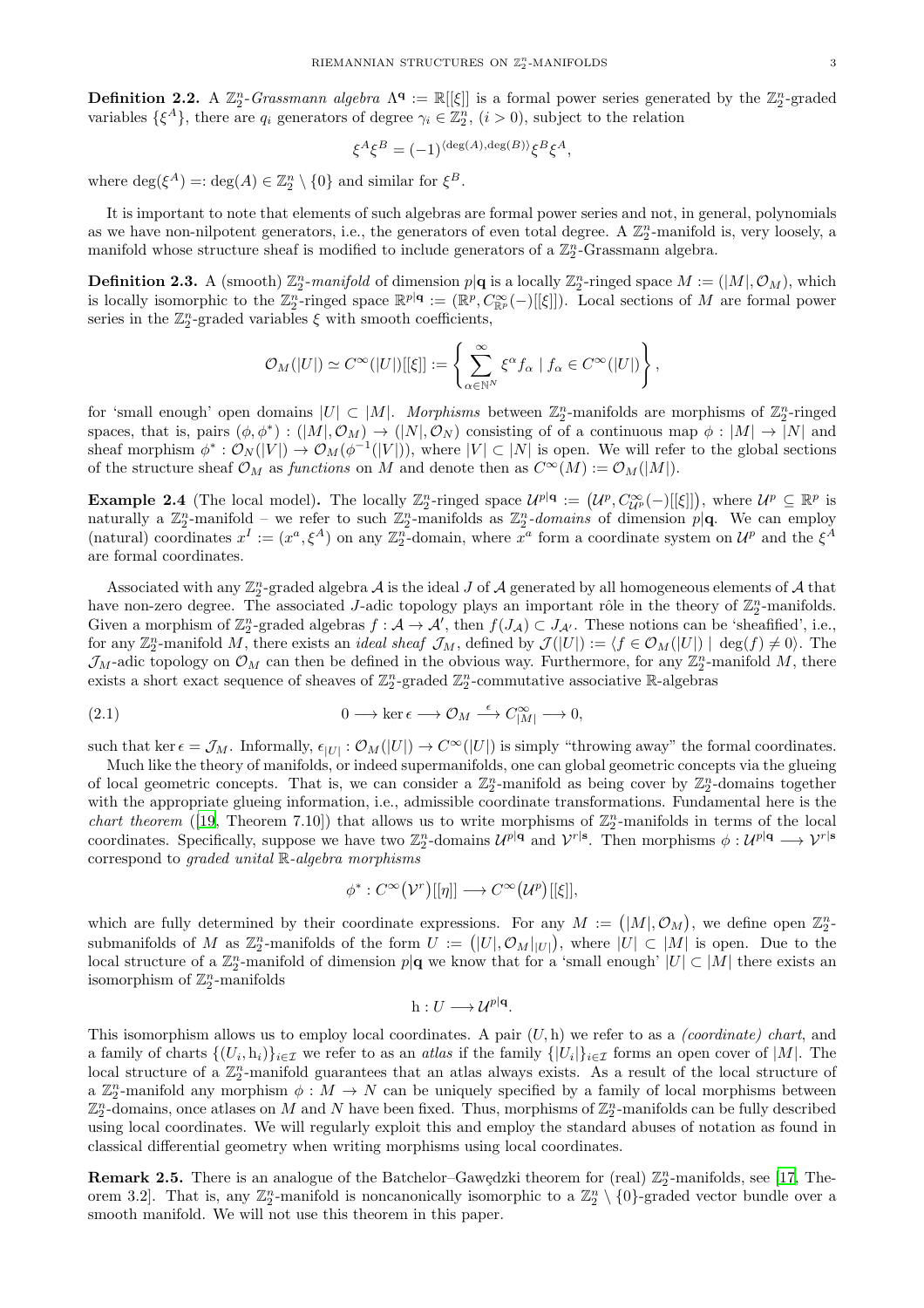<span id="page-3-0"></span>2.2. Riemannian structures. For notion in classical Riemannian geometry, we refer the reader to Eisenhart [\[20](#page-15-20)]. The tangent sheaf  $TM$  of a  $\mathbb{Z}_2^n$ -manifold M is defined as the sheaf of derivations of sections of the structure sheaf, i.e.,  $TM(|U|) := \text{Der}(\mathcal{O}_M(|U|))$ , for arbitrary  $|U| \subset |M|$ . Naturally, this is a sheaf of locally free  $\mathcal{O}_M$ modules. Global sections of the tangent sheaf are referred to as vector fields. We denote the  $\mathcal{O}_M(|M|)$ -module of vector fields as  $\text{Vect}(M)$ . The dual of the tangent sheaf is the *cotangent sheaf*, which we denote as  $\mathcal{T}^*M$ . This is also a sheaf of locally free  $\mathcal{O}_M$ -modules. Global section of the tangent sheaf we will refer to as one-forms and we denote the  $\mathcal{O}_M(|M|)$ -module of one-forms as  $\Omega^1(M)$ . For more details about the tangent and cotangent sheaves, the reader should consult [\[19](#page-15-19)].

<span id="page-3-1"></span>**Definition 2.6.** A Riemannian metric on a  $\mathbb{Z}_2^n$ -manifold M is a  $\mathbb{Z}_2^n$ -homogeneous,  $\mathbb{Z}_2^n$ -symmetric, non-degenerate,  $\mathcal{O}_M$ -linear morphisms of sheaves

$$
\langle -|-\rangle_g: \; \mathcal{T}M \otimes_{\mathcal{O}_M} \mathcal{T}M \longrightarrow \mathcal{O}_M.
$$

A  $\mathbb{Z}_2^n$ -manifold equipped with a Riemannian metric is referred to as a Riemannian  $\mathbb{Z}_2^n$ -manifold.

We will insist that the Riemannian metric is homogeneous with respect to the  $\mathbb{Z}_2^n$ -degree, and we will denote the degree of the metric as  $\deg(g) \in \mathbb{Z}_2^n$ . We will largely formulate Riemannian geometry globally using vector fields.

<span id="page-3-3"></span>Explicitly, a Riemannian metric has the following properties:

<span id="page-3-4"></span>(1)  $\deg(\langle X|Y\rangle_q) = \deg(X) + \deg(Y) + \deg(g),$ 

<span id="page-3-7"></span>
$$
(2) \langle X|Y\rangle_g = (-1)^{\langle \deg(X), \deg(Y)\rangle} \langle Y|X\rangle_g,
$$

- (3) If  $\langle X|Y \rangle_q = 0$  for all  $Y \in \text{Vect}(M)$ , then  $X = 0$ ,
- <span id="page-3-5"></span>(4)  $\langle fX + Y | Z \rangle_g = f \langle X | Z \rangle_g + \langle Y | Z \rangle_g,$

for arbitrary (homogeneous)  $X, Y, Z \in \text{Vect}(M)$  and  $f \in C^{\infty}(M)$ . We will say that a Riemannian metric is even if and only if it has total degree zero. Similarly, we will say that a Riemannian metric is *odd* if and only if it has total degree one. Any Riemannian metric we consider will be either even or odd as we will only be considering homogeneous metrics.

**Example 2.7.** Pseudo-Riemannian and Riemannian manifolds are Riemannian  $\mathbb{Z}_2^0$ -manifolds. Naturally, there are only even Riemannian metrics in the classical setting. Similarly, Riemannian supermanifolds either with an even or odd Riemannian metric are Riemannian  $\mathbb{Z}_2$ -manifolds.

A Riemannian metric is completely specified by a symmetric rank-two covariant tensor  $g = \delta x^I \delta x^J g_{JI}(x)$ , where the components are given by  $g_{IJ} := \langle \partial_I | \partial_J \rangle_g$ . Under changes of local coordinates  $x^I \mapsto x^{I'}(x)$  the components of the metric transform as

(2.2) 
$$
g_{I'J'} = (-1)^{\langle \deg(J'), \deg(I) \rangle} \left( \frac{\partial x^I}{\partial x^{I'}} \right) \left( \frac{\partial x^J}{\partial x^{J'}} \right) g_{JI},
$$

where we have used the symmetry  $g_{IJ} = (-1)^{\langle \deg I, \deg(J) \rangle} g_{JI}$ . The Riemannian metric can then locally be written as

<span id="page-3-6"></span>(2.3) 
$$
\langle X|Y\rangle_g = (-1)^{\langle \deg(Y), \deg(I) \rangle} X^I(x) Y^J(x) g_{JI}(x) ,
$$

where (locally)  $X = X^I \frac{\partial}{\partial x^I}$  and similar for  $Y = Y^J \frac{\partial}{\partial x^J}$ . A direct computation will show that the above local expression for the metric invariant under changes of coordinates. As customary, we will refer to  $g$  as the metric tensor or by minor abuse of language, we may refer to q itself as the Riemannian metric. Properties  $(1), (2)$  $(1), (2)$ and [\(4\)](#page-3-5) of the Riemannian metric are easily seen to hold for the local expression [\(2.3\)](#page-3-6). Just as for Riemannian supermanifolds, the non-degeneracy condition places constraints on the number of "formal directions". In particular, the dimension of a supermanifold must be  $n|2m$  if it is to admit an even Riemannian metric, and the dimension must be  $n|n$  if it is to admit an odd Riemannian metric. In the continuation of this paper, we will denote a Riemannian  $\mathbb{Z}_2^n$ -manifold by a pair  $(M, g)$ .

<span id="page-3-2"></span>**Proposition 2.8.** Let  $(M, g)$  be a Riemannian  $\mathbb{Z}_2^n$ -manifold. We set  $p | \mathbf{q} = p | q_1, q_2, \cdots, q_N =: q_0, q_1, q_2, \cdots, q_N$ . Then the non-degeneracy condition [\(3\)](#page-3-7) requires that

- (i)  $q_i = q_j$  when  $\gamma_i + \gamma_j = \deg(g)$ ,
- (ii) If in addition to the above,  $\langle \gamma_i, \gamma_j \rangle = 1$ , then  $q_i$  (and so  $q_j$ ) must be even integers, i.e.,  $q_i = 2n_i$  for some integer  $n_i$ .

*Proof.* As this is a local question, it is sufficient to examine the invertibility of the metric tensor  $g_{IJ}$  in some chosen set of local coordinates. The i, j block of g is of  $\mathbb{Z}_2^n$ -degree  $\gamma_i + \gamma_j + \deg(g)$ . The entries of this matrix are in  $\mathcal{O}_M(|U|)$  for some "small enough"  $|U| \subset |M|$ . It is known that any such matrix is invertible if and only if the underlying real matrix  $\epsilon_{|U|}(g)$  is itself invertible (see [\[16](#page-15-5)] and for the super-case see [\[28](#page-16-12)]). Here  $\epsilon: \mathcal{O}_M \to C^{\infty}_{|M|}$  is the canonical sheaf morphisms. Under this projection, the only non-zero blocks are those for which  $\gamma_i + \gamma_j = \deg(g)$ .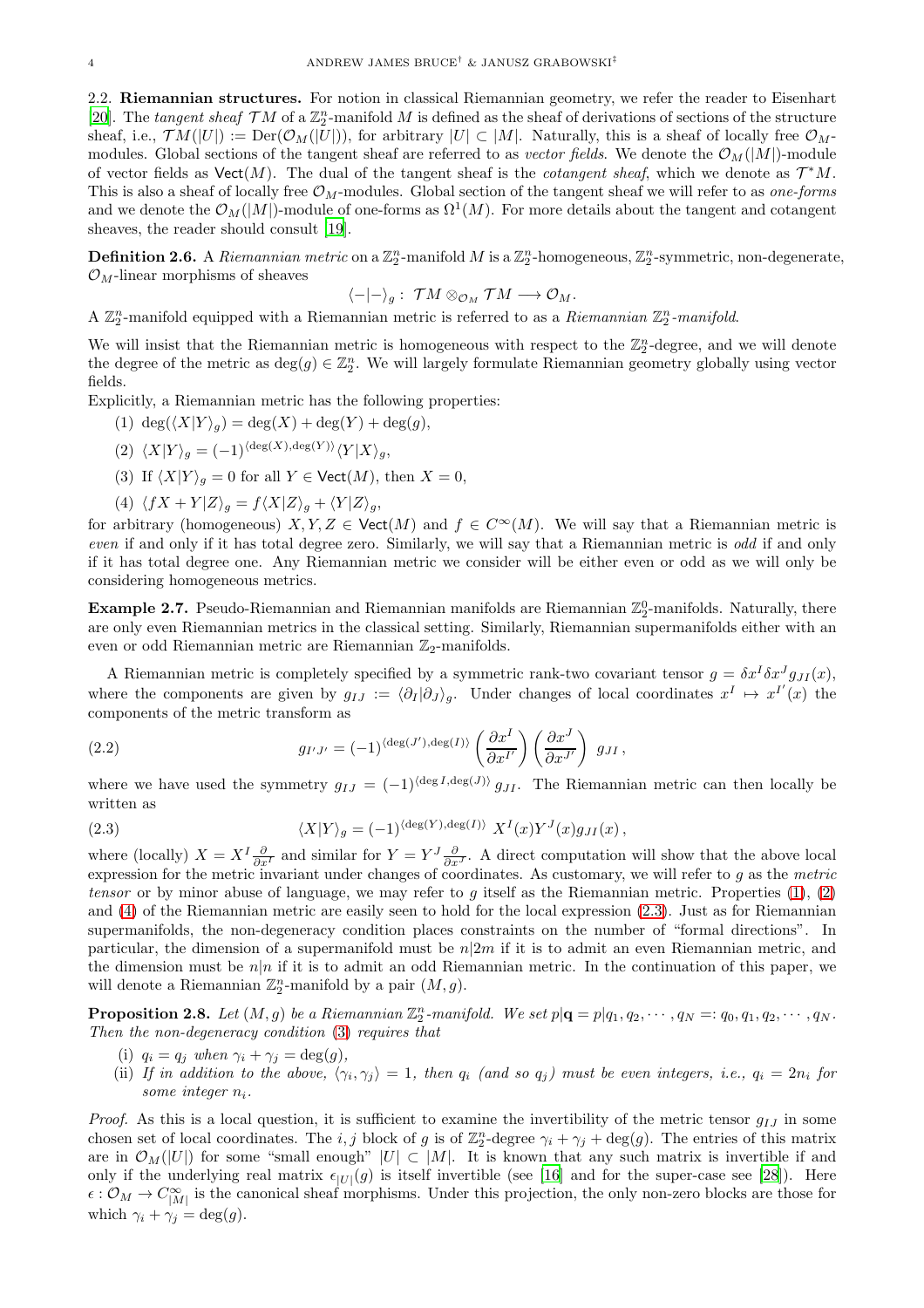- (i) Each block itself must be invertible and so a square matrix. Thus  $q_i = q_j$  whenever  $\gamma_i + \gamma_j = \deg(g)$ .
- (ii) The symmetry of the metric tensor implies that if  $\langle \gamma_i, \gamma_i \rangle = 1$ , these blocks are, in classical terminology, skew-symmetric matrices. This directly implies that the  $q_i$  must be even.

 $\Box$ 

<span id="page-4-1"></span>**Lemma 2.9.** Let  $(M, g)$  be a Riemannian  $\mathbb{Z}_2^n$ -manifold. Then there is a one-to-one correspondence between elements of  $\mathsf{Vect}(M)$  and  $\Omega^1(M)$ , where a one-form  $\omega$  corresponds to a vector field X if and only if

$$
\omega(Z) = \langle Z | X \rangle_g,
$$

for all  $Z \in \text{Vect}(M)$ .

Proof. This directly follows from the non-degeneracy of the Riemannian metric. In local coordinates we have

$$
\omega(Z) = Z^I \omega_I = (-1)^{\langle \deg(X), \deg(I) \rangle} Z^I X^J g_{JI},
$$

and so  $\omega_I = (-1)^{\langle \deg(X), \deg(I) \rangle} X^J g_{JI}.$  $g_{JI}$ .

Note that  $deg(\omega) = deg(X) + deg(g)$  and so the above correspondence does not preserve the  $\mathbb{Z}_2^n$ -degree unless the metric is degree zero.

<span id="page-4-0"></span>**Proposition 2.10.** Let  $(M, g)$  be a Riemannian  $\mathbb{Z}_2^n$ -manifold with a degree zero Riemannian metric, i.e.,  $deg(g) = (0, 0, \dots, 0)$ . Then the reduced manifold |M| comes naturally equipped with an induced pseudo-Riemannian structure |g|.

*Proof.* Let  $\bar{X}$  and  $\bar{Y} \in \text{Vect}(|M|)$  be vector fields on |M|. We then define the reduced pseudo-Riemannian metric as

$$
\langle \bar{X} | \bar{Y} \rangle_{|g|} = \epsilon_{|M|} (\langle X | Y \rangle_g) ,
$$

for any degree zero X and  $Y \in \text{Vect}(M)$  such that  $\bar{X} = X \circ \epsilon_{|M|}$  and  $\bar{Y} = Y \circ \epsilon_{|M|}$  (see [\(2.1\)](#page-2-0)). This construction gives a pseudo-Riemannian metric on  $|M|$  as all the required properties are inherited from that of the original Riemannian metric. Specifically, with respect to some chosen local coordinates we have

$$
|g|_{ab} = \epsilon_{|U|} g_{ab},
$$

here  $|U| \in |M|$  is chosen 'small enough' to allow the use of local coordinates. It is clear that as  $g_{IJ}$  is an invertible degree zero matrix,  $|g|_{ab}$  is itself invertible and so non-zero. The symmetry  $|g|_{ab} = |g|_{ba}$  is also evident.

**Remark 2.11.** Proposition [2.10](#page-4-0) does not generalise to non-zero  $\mathbb{Z}_2^n$ -degree Riemannian metrics. For example, an even Riemannian metric on a supermanifold induces a (pseudo-)Riemannian on the reduced manifold via the above construction, while an odd Riemannian metric cannot induce such a structure on the reduced manifold.

**Example 2.12.** Consider the  $\mathbb{Z}_2^2$ -domain  $\mathbb{R}^{2|1,2,2}$  equipped with global coordinates

$$
(\underbrace{x^a}_{(0,0)}, \underbrace{z}_{(1,1)}, \underbrace{\xi^b}_{(0,1)}, \underbrace{\eta^c}_{(1,0)}),
$$

where a, b and  $c = 1, 2$ . This  $\mathbb{Z}_2^2$ -manifold can can be equipped with a degree  $(0, 0)$  Riemannian metric

$$
g = (\delta x^{1})^{2} + (\delta x^{2})^{2} + (\delta z)^{2} + 2 \delta \xi^{1} \delta \xi^{2} + 2 \delta \eta^{1} \delta \eta^{2}.
$$

The reduced Riemanian metric on the reduced manifold is the standard Euclidean metric on  $\mathbb{R}^2$ .

**Example 2.13.** Recall that the open disk is defined as  $\mathbb{D} := \{(x^1, x^2) \in \mathbb{R}^2 \mid (x^1)^2 + (x^2)^2 < 1\}$ . We define the  $\mathbb{Z}_2^2$ -disk as

$$
\mathbb{D}^{2|1,2,2} := (\mathbb{D}, C^{\infty}_{\mathbb{D}}(-) \widehat{\otimes}_{\mathbb{R}} \mathbb{R}[[z,\xi^a,\eta^b]]),
$$

where a and  $b = 1, 2$ . The algebras here are nuclear Fréchet algebras, and as such the tensor product is completed with respect to any reasonable topology, for example the projective topology. By construction the reduced manifold is the open disk. We can equip this  $\mathbb{Z}_2^2$ -manifold with a degree  $(0,0)$  Riemannian metric given by

$$
g = 4 \frac{(\delta x^1)^2 + (\delta x^2)^2 + (\delta z)^2 + 2 \delta \xi^1 \delta \xi^2 + 2 \delta \eta^1 \delta \eta^2}{(1 - (x^1)^2 - (x^2)^2 - z^2 - \xi^1 \xi^2 - \eta^1 \eta^2)^2}.
$$

Note that the denominator has non-zero real part and so is invertible. The reduced Riemannian metric is the metric of the Poncaré disk model.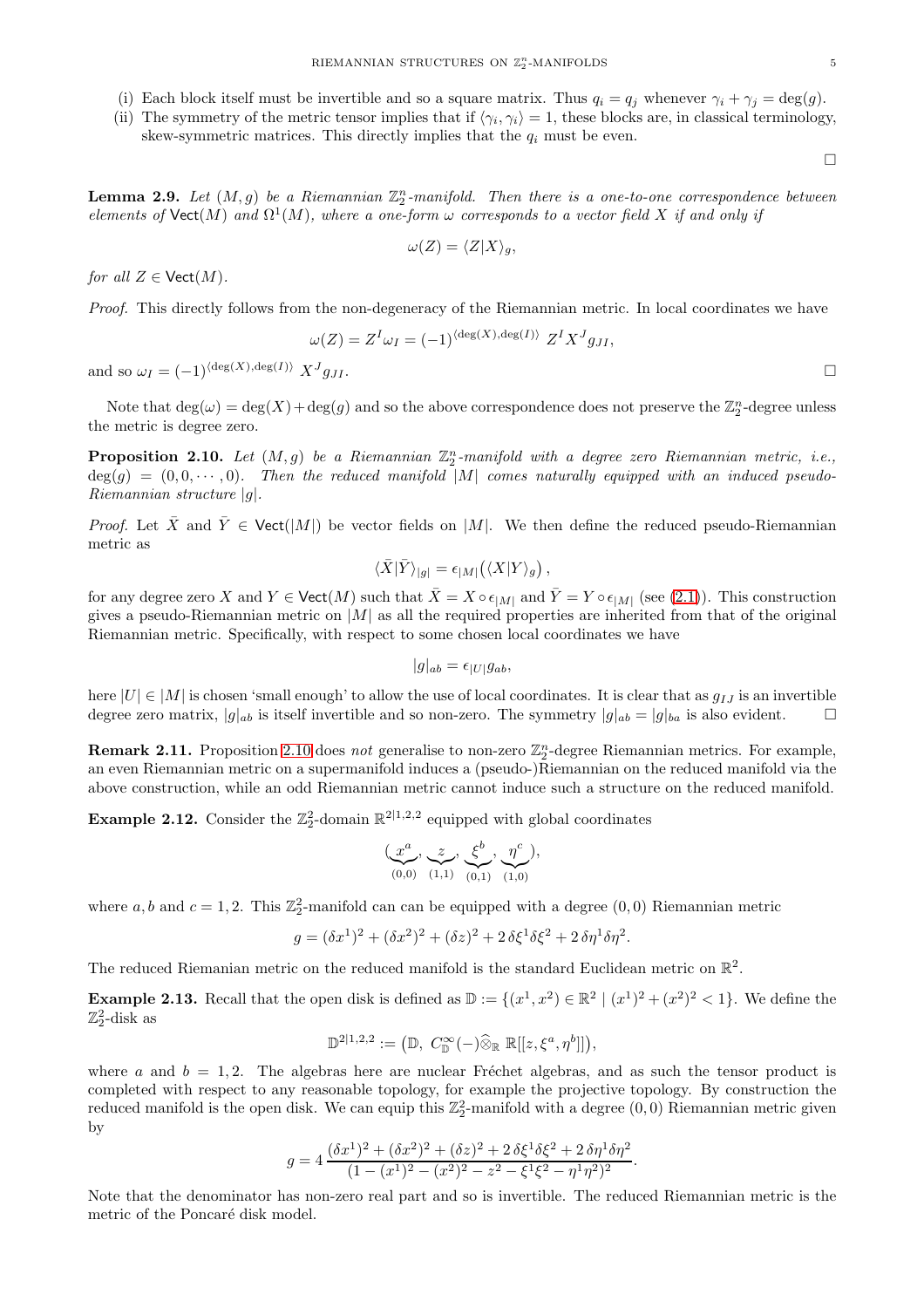<span id="page-5-0"></span>2.3. The Cartesian and warped product of Riemannian  $\mathbb{Z}_2^n$ -manifolds. It is known that the category of  $\mathbb{Z}_2^n$ -manifolds admit all finite products, for details the reader should consult [\[14\]](#page-15-4). In particular, given two  $\mathbb{Z}_2^n$ -manifolds  $M_1$  and  $M_2$ , their Cartesian product  $M_1 \times M_2$  is well-defined and is itself a  $\mathbb{Z}_2^n$ -manifold. One can construct an atlas on  $M_1 \times M_2$  using atlases on  $M_1$  and  $M_2$  in more-or-less the same way as one can in the category of supermanifolds.

We will denote the projections as  $\pi_i : M_1 \times M_2 \to M_i$   $(i = 1, 2)$ . The underlying continuous map  $|\pi_i|$ :  $|M_1| \times |M_2| \to |M_i|$  is the standard smooth projection. Using a basis of the topology for both  $M_1$  and  $M_2$  consisting of small enough opens  $|U_i| \subset |M_i|$ , such that the corresponding open  $\mathbb{Z}_2^n$ -submanifolds are diffeomorphic to coordinate domains, we see that

$$
\pi_{i,\vert U_i\vert}^*:\mathcal{O}_{M_i}(\vert U_i\vert):\mathcal{O}_{M_1}(\vert U_1\vert)\ \widehat{\otimes}_\mathbb{R}\ \mathcal{O}_{M_2}(\vert U_2\vert)
$$

is the standard inclusion of algebras. As the algebras in question are nuclear Fréchet, the tensor product is completed with respect to any reasonable topology, say for concreteness, the projective topology (for details of the functional analytic properties of the structure sheaf of a  $\mathbb{Z}_2^n$ -manifold, the reader should consult [\[13](#page-15-3)]).

**Proposition 2.14.** Let  $(M_i, g_i)$   $(i = 1, 2)$  be Riemannian  $\mathbb{Z}_2^n$ -manifolds whose Riemannian metric are of the same  $\mathbb{Z}_2^n$ -degree. Then,

$$
(M_1 \times M_2, g := \pi_1^* g_1 + \pi_2^* g_2)
$$

is itself a Riemannian  $\mathbb{Z}_2^n$ -manifold whose Riemannian metric is of degree  $\deg(g) = \deg(g_i)$ .

Proof. It is clear that this construction means that

$$
\langle X|Y\rangle_g = \langle X|Y\rangle_{\pi_1^*g_1} + \langle X|Y\rangle_{\pi_2^*g_2},
$$

for all X and  $Y \in \text{Vect}(M_1 \times M_2)$ . We then need to check that this has the right properties. It is clear that we have the required  $\mathbb{Z}_2^n$ -degree, that this is symmetric and is linear. The non-degeneracy also directly follows as the initial structures are themselves non-degenerate.

By employing local coordinates  $x^I$  on  $M_1$  and  $y^A$  on  $M_2$ , the Riemannian metric is given locally by

 $\langle X|Y\rangle_g = (-1)^{\langle \deg(Y), \deg(I)\rangle} X^I(x, y) Y^J(x, y) g_{JI}(x) + (-1)^{\langle \deg(Y), \deg(A)\rangle} X^A(x, y) Y^B(x, y) g_{BA}(y)$ 

or as a tensor

$$
g = \delta x^I \delta x^J g_{JI}(x) + \delta y^A \delta y^B g_{BA}(y).
$$

This construction generalises to a warped product.

**Definition 2.15.** Let  $(M_i, g_i)$   $(i = 1, 2)$  be Riemannian  $\mathbb{Z}_2^n$ -manifolds whose Riemannian metric are of the same  $\mathbb{Z}_2^n$ -degree. Let  $\mu \in C^{\infty}(M_1)$  be an invertible global function that is strictly positive, i.e.  $\epsilon_{M_1}\mu$  is a strictly positive function on  $|M_1|$ . Then the *warped product* is defined as

 $M_1 \times_\mu M_2 := \left( M_1 \times M_2, \ g := \pi_1^* g_1 + \left( \pi_1^* \mu \right) \pi_2^* g_2 \right).$ 

Note that if  $\mu$  is the constant function of value one, then the warped product is simply the Cartesian product.

**Proposition 2.16.** The warped product  $M_1 \times_{\mu} M_2$  is a Riemannian  $\mathbb{Z}_2^n$ -manifold.

Proof. It is clear that the definition of the warped product means that

$$
\langle X|Y\rangle_g = \langle X|Y\rangle_{\pi_1^*g_1} + (\pi_1^*\mu)\langle X|Y\rangle_{\pi_2^*g_2},
$$

for all X and  $Y \in \text{Vect}(M_1 \times M_2)$ . We then need to check that this has the right properties. It is clear that we have the required  $\mathbb{Z}_2^n$ -degree, i.e., the Riemannian metric is homogeneous. The symmetry and linearity directly from the properties of the starting pair of Riemannian metrics. Note that  $\pi_1^*\mu$ , as it is invertible has a non-zero real component. Thus the second term in the sum will not vanish unless  $\langle X|Y\rangle_{\pi_2^*g_2}$  vanishes. Thus, we are back to the non-degeneracy condition of the pair of Riemannian metrics.

**Example 2.17.** It is easy to observe that  $\mathbb{R}^{1|1,1,1} = \mathbb{R}^{1|1,0,0} \times \mathbb{R}^{0|0,1,1}$ . Moreover, in global coordinates  $(x, z, \xi, \eta)$ the canonical degree (1, 1) Riemannian metric is  $g_0 = \delta x \, \delta z + \delta \eta \, \delta \xi$ . Note that this is, of course, the sum of the two Riemannian metric on each factor, i.e., we have a Cartesian product of Riemannian  $\mathbb{Z}_2^2$ -manifold. However, we can warp this construction. We choose, somewhat arbitrarily,  $\mu(x, z) = \exp((x^2 + z^2)/k^2)$ , with  $k \in \mathbb{R}$  a non-zero constant. The exponential of a formal variable is understood as a power series, so explicitly

$$
\mu(x, z) = \sum_{i=0}^{\infty} \frac{1}{n!} \left(\frac{z}{k}\right)^{2n} \exp\left(\frac{x^2}{k^2}\right).
$$

The  $\mathbb{Z}_2^2$ -manifold  $\mathbb{R}^{1|1,1,1}$  can then be equipped with the warped Riemannian metric

$$
g = \delta x \, \delta z + \delta \eta \, \delta \xi \, \exp\left(\frac{x^2 + z^2}{k^2}\right)
$$

.

Note that in the limit  $k \to \infty$  the warping factor goes likes  $\mu(x, z) \to 1$  and so we recover the canonical metric.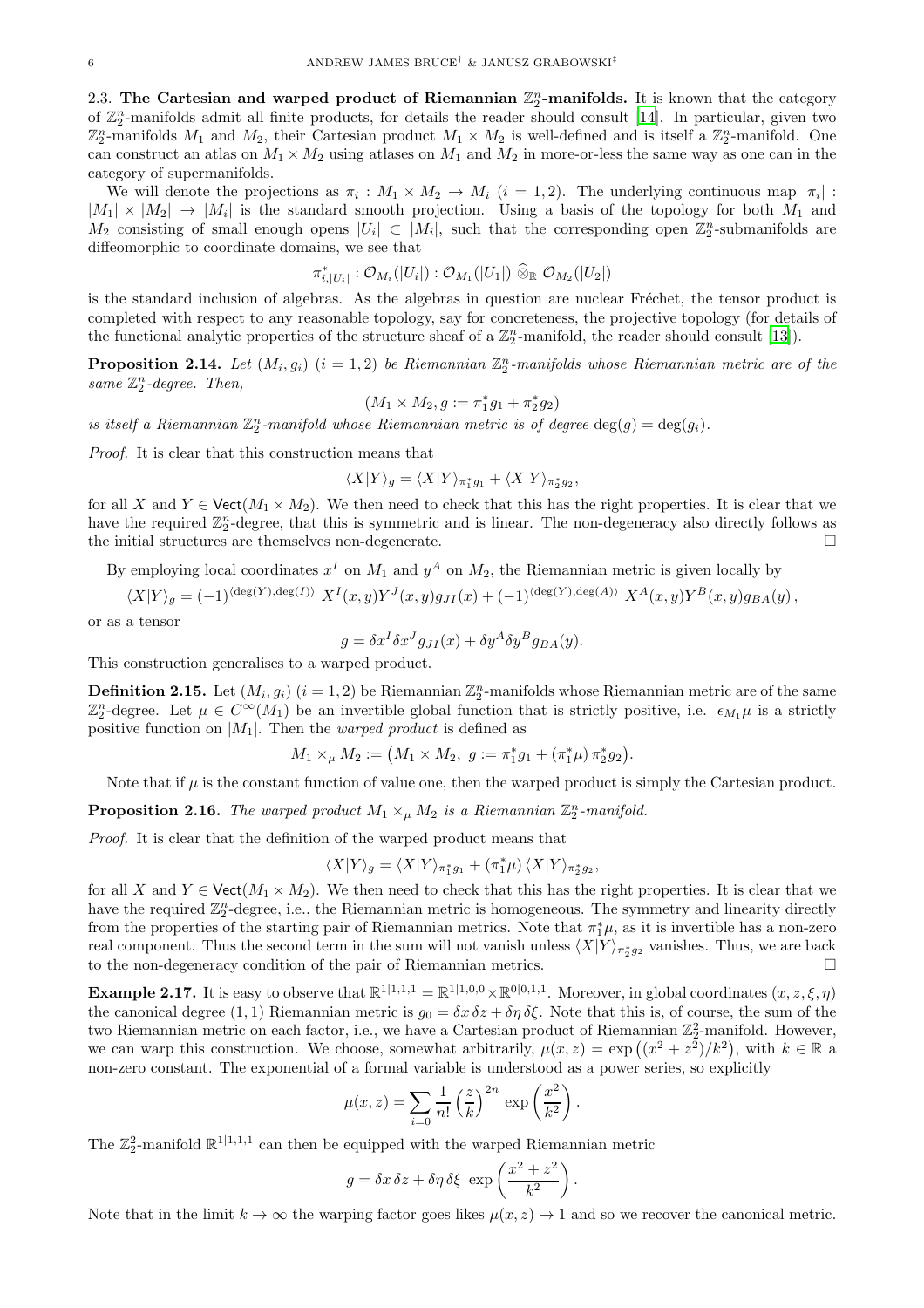<span id="page-6-0"></span>2.4. Isometries and Killing vector fields. The notions of isometries and infinitesimal isometries of a Riemannian  $\mathbb{Z}_2^n$ -manifold are the same as the classical notions.

**Definition 2.18.** Let  $(M, g)$  and  $(N, h)$  be Riemannian  $\mathbb{Z}_2^n$ -manifolds. Then a diffeomorphism  $\phi : M \to N$  is said to be an isometry if and only if

$$
\langle X|Y\rangle_g = \langle \phi_* X|\phi_* Y\rangle_h ,
$$

for all X and  $Y \in \text{Vect}(M)$ .

**Observations:** As we are dealing with diffeomorphisms it is clear that  $\dim(M) = \dim(N)$ . Moreover, as  $\deg(X) = \deg(\phi_* X)$  and similar for Y, it must be the case that  $\deg(g) = \deg(h)$ . Thus, it is impossible to have isometries between Riemannian  $\mathbb{Z}_2^n$ -manifolds that have Riemannian metrics of different  $\mathbb{Z}_2^n$ -degrees.

Moving on to infinitesimal symmetries, any homogeneous vector field  $X \in \text{Vect}(M)$  defines an infinitesimal local diffeomorphism, which in coordinates is given by

$$
\phi_{\lambda}^* x^I = x^I + \lambda X^I(x) \,,
$$

where  $deg(\lambda) = deg(X)$  is a formal parameter taken to  $\mathbb{Z}_2^n$ -commute with the coordinates. This induces the map

$$
\delta x^I \mapsto \delta x^I + \lambda \, \delta x^J \, \frac{\partial X^I}{\partial x^J} \, .
$$

It is then a direct calculation to show that under such a local diffeomorphism the metric changes as

$$
g \mapsto g + \lambda \delta x^J \delta x^I \left( (-1)^{\langle \deg(X), \deg(I) \rangle} \frac{\partial X^K}{\partial x^J} g_{KI} + (-1)^{\langle \deg(X) + \deg(J), \deg(I) \rangle} \frac{\partial X^K}{\partial x^I} g_{KJ} + (-1)^{\langle \deg(X), \deg(I) + \deg(J) \rangle} X^K \frac{\partial g_{IJ}}{\partial x^K} \right) + \mathcal{O}(\lambda^2).
$$

The Lie derivative is then defined as the  $\mathcal{O}(\lambda)$  term of the above, i.e.,

$$
(L_X g)_{IJ} = (-1)^{\langle \deg(X), \deg(I) \rangle} \frac{\partial X^K}{\partial x^J} g_{KI} + (-1)^{\langle \deg(X) + \deg(J), \deg(I) \rangle} \frac{\partial X^K}{\partial x^I} g_{KJ} + (-1)^{\langle \deg(X), \deg(I) + \deg(J) \rangle} X^K \frac{\partial g_{IJ}}{\partial x^K}
$$

Here,  $L_X$  is the Lie derivative along X, defined on the sheaf of tensors fields on M analogously to the case of standard supermanifolds. In particular,  $L_X$  is the derivation of degree  $(\deg(X), 0)$  on the sheaf of covariant tensor fields (which is a sheaf of  $\mathbb{Z}_2^n \times \mathbb{N}$ -graded (tensor) algebras) such that  $L_X(f) = X(f)$  and  $L_X(\mathrm{d} f) =$  $d(X(f))$  for  $f \in \mathcal{O}_M$ :

$$
L_X(\alpha \otimes \beta) = L_X(\alpha) \otimes \beta + (-1)^{\langle \text{deg}(X), \text{deg}(\alpha) \rangle} \alpha \otimes L_X(\beta).
$$

A Killing vector field is then a vector field whose Lie derivative annihilates the metric. More formally we have the following definition.

**Definition 2.19.** A vector field X on a Riemannian  $\mathbb{Z}_2^n$ -manifold  $(M, g)$  is said to be a Killing vector field if and only if

$$
L_X g=0\,.
$$

Just as in the classical and super-case, we have the following result.

**Proposition 2.20.** Let  $(M, g)$  be a Riemannian  $\mathbb{Z}_2^n$ -manifold. The space of Killing vector fields forms a  $\mathbb{Z}_2^n$ -Lie algebra under the standard  $\mathbb{Z}_2^n$ -graded Lie bracket of vector fields.

*Proof.* This follows directly from  $L_{[X,Y]} = [L_X, L_Y]$  for all vector fields X and Y  $\in$  Vect $(M)$ . Indeed, this is clearly true for the action on 1-forms. Therefore, if  $g = \alpha \otimes \beta$  for 1-forms  $\alpha$  and  $\beta$ , then

$$
L_X \circ L_Y(g) = L_X \circ L_Y(\alpha \otimes \beta) = L_X \circ L_Y(\alpha) \otimes \beta + (-1)^{\langle \deg(X), \deg(\alpha) + \deg(Y) \rangle} L_Y(\alpha) \otimes L_X(\beta)
$$
  

$$
-(-1)^{\langle \deg(Y), \deg(\alpha) \rangle} L_X(\alpha) \otimes L_Y(\beta) + (-1)^{\langle \deg(Y) + \deg(X), \deg(\alpha) \rangle} (\alpha) \otimes L_X \circ L_Y(\beta)
$$

and consequently

$$
[L_X, L_Y](g) = (L_X \circ L_Y - (-1)^{\langle \deg(X), \deg(Y) \rangle} L_Y \circ L_X) \, (\alpha \otimes \beta)
$$
  
= 
$$
[L_X, L_Y](\alpha) \otimes \beta + (-1)^{\langle \deg(Y) + \deg(X), \deg(\alpha) \rangle} \alpha \otimes [L_X, L_Y](\beta)
$$
  
= 
$$
L_{[X,Y]}(\alpha) \otimes \beta + (-1)^{\langle \deg(Y) + \deg(X), \deg(\alpha) \rangle} \alpha \otimes L_{[X,Y]}(\beta) = L_{[X,Y]}(g).
$$

**Example 2.21.** Consider a  $\mathbb{Z}_2^n$ -manifold of the form  $M = N \times \mathbb{R}^2$ . Such a  $\mathbb{Z}_2^n$ -manifold is a pp-wave type  $\mathbb{Z}_2^n$ manifold if it is a Riemannian  $\mathbb{Z}_2^n$ -manifold with a degree zero Riemannian metric, such that in any coordinate system  $(x^I, s, t)$ , where  $(s, t)$  are canonical coordinates on  $\mathbb{R}^2$ , the Riemannian metric is of the form

$$
g = \delta x^I \, \delta x^J g_{JI}(x) + 2 \, \delta s \, \delta t + \delta s \, \delta s \, H(x, s),
$$

.

 $\Box$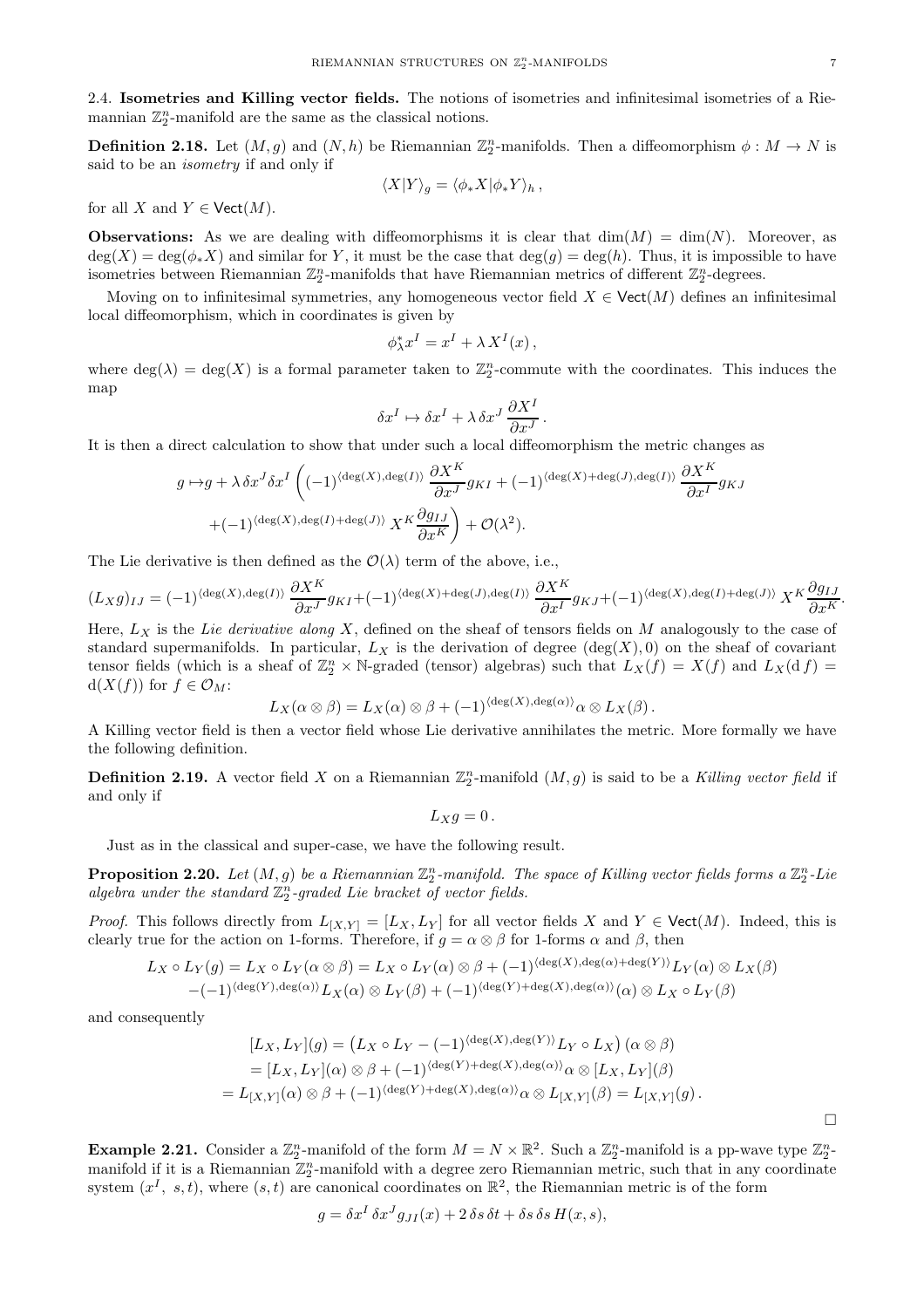where  $H: M \times \mathbb{R} \to \mathbb{R}_*$  is a smooth map of  $\mathbb{Z}_2^n$  manifolds, and  $g_N = \delta x^I \, \delta x^J g_{JI}(x)$  is a degree zero Riemannian metric on N. It is easy to observe that there is a null Killing vector field  $\frac{\partial}{\partial t}$ , i.e.,  $\langle \partial_t | \partial_t \rangle_g = 0$  and  $L_{\partial_t} g = 0$ . Such  $\mathbb{Z}_2^n$ -manifolds are generalisations of pp-wave type spacetimes as defined by Flores & Sánchez [\[21\]](#page-15-21).

#### <span id="page-7-0"></span>2.5. The inverse metric. The inverse metric is locally defined via

$$
g^{IK}g_{KJ} = g_{JK}g^{KI} = \delta^I_J.
$$

Note that the inverse metric will have the same  $\mathbb{Z}_2^n$ -degree as the metric. The above relation can be used to deduce the symmetry property of the inverse metric.

<span id="page-7-2"></span>Proposition 2.22. The inverse metric has the following symmetry

$$
(-1)^{\langle \deg(K), \deg(K) \rangle} g^{IK} = (-1)^{\langle \deg(I), \deg(K) \rangle + \langle \deg(g), \deg(g) \rangle} ((-1)^{\langle \deg(I), \deg(I) \rangle} g^{KI})
$$

.

Proof.

$$
\begin{split} g^{IK}g_{KJ} &= (-1)^{\langle \deg(I)+\deg(K)+\deg(g), \deg(K)+\deg(J)+\deg(g) \rangle} \ g_{KJ}g^{IK} \\ &= (-1)^{\langle \deg(I)+\deg(K)+\deg(g), \deg(K)+\deg(J)+\deg(g) \rangle + \langle \deg(K), \deg(J) \rangle + \phi} \ g_{JK}g^{KI} \end{split}
$$

where  $\phi$  represents the symmetry of the inverse metric, which is to be determined. Expanding the scalar product shows that it must be the case that  $\phi + \langle \deg(I), \deg(J) \rangle + \langle \deg(I), \deg(g) \rangle + \langle \deg(K), \deg(K) \rangle +$  $\langle \deg(K), \deg(J)\rangle + \langle \deg(g), \deg(J)\rangle + \langle \deg(g), \deg(g)\rangle = 0$  when  $I = J$ . This means that  $\phi = \langle \deg(J), \deg(J)\rangle + \langle \deg(J)\deg(J)\rangle$  $\langle \deg(K), \deg(K) \rangle + \langle \deg(K), \deg(J) \rangle + \langle \deg(g), \deg(g) \rangle$ , i.e.,

$$
g^{JK} = (-1)^{\langle \deg(J), \deg(J) \rangle + \langle \deg(K), \deg(K) \rangle + \langle \deg(K), \deg(J) \rangle + \langle \deg(g), \deg(g) \rangle} g^{KL}.
$$

This directly implies the symmetry property stated in the proposition.  $\Box$ 

Observation: If the Riemannian metric is even, then its corresponding inverse metric defines a symmetric contravariant rank-2 tensor. On the other hand, is the Riemannian metric is odd, then its corresponding inverse metric defines a skew-symmetric contravariant rank-2 tensor. This is in complete agreement with the case of even and odd Riemannian metrics on supermanifolds.

The inverse metric can be used to raise indices of covariant tensors and in particular, it is essential in defining the trace of rank-two covariant tensors. Specifically, starting with a rank-two covariant tensor  $\omega_{II}$ , where we do not assume any symmetry, we can use Lemma [2.9](#page-4-1) and the inverse metric to define

$$
X_J^K := (-1)^{\langle \deg(I), \deg(\omega) + \deg(g) + \deg(J) \rangle} \omega_{JI} g^{IK}.
$$

The trace of  $\omega_{JI}$  is then defined as the  $\mathbb{Z}_2^n$ -graded trace (see [\[16,](#page-15-5) Theorem 1.]) of  $X_J^K$ .

<span id="page-7-5"></span>**Definition 2.23.** Let  $(M, g)$  be a Riemannian  $\mathbb{Z}_2^n$ -manifold and let  $\omega_{JI}$  be (the components of) a rank-two covariant tensor. Then the *trace* of  $\omega$  is defined as

$$
\mathrm{tr}_g\left(\omega\right):=(-1)^{\langle \deg(\omega)+\deg(g),\deg(I)+\deg(J)\rangle}\ (-1)^{\langle \deg(I),\deg(J)\rangle}\ \omega_{JI}\ g^{IJ}\left(-1\right)^{\langle \deg(J),\deg(J)\rangle}\in C^\infty(M)\,.
$$

Note that deg  $(tr_g(\omega)) = deg(\omega) + deg(g)$ . The formula for the trace of a rank-two tensor is identical to the classical formula up to the obligatory sign factors. We have chosen the second index in our definition, but this is sufficient as any covariant tensor can be written as the sum of its symmetrisation and skew-symmetrisation.

<span id="page-7-3"></span>**Lemma 2.24.** Let  $(M, g)$  be a Riemannian manifold. If g is an odd Riemannian metric and  $\omega_{JI}$  is symmetric, i.e.,  $\omega_{JI} = (-1)^{\langle \deg(I), \deg(J) \rangle} \omega_{IJ}$ , then  $\text{tr}_g(\omega) = 0$ . Similarly, if g is an even Riemannian metric and  $\omega_{JI}$  is skew-symmetric, i.e.,  $\omega_{JI} = -(-1)^{\langle \deg(I), \deg(J) \rangle} \omega_{IJ}$ , then  $\text{tr}_g(\omega) = 0$ .

Proof. Using Proposition [2.22](#page-7-2) we observe that in both the stipulated cases we contract tensors that are symmetric and skew-symmetric in their indices. Thus,  $tr_g(\omega) = -tr_g(\omega)$  and so  $tr_g(\omega) = 0$ .

Example 2.25. If g is an odd Riemannian metric, then it is clear from Proposition [2.22](#page-7-2) and Lemma [2.24](#page-7-3) that  $tr_a(q) = 0.$ 

<span id="page-7-1"></span>2.6. Levi-Civita connections and the Fundamental Theorem of Riemannian  $\mathbb{Z}_2^n$ -geometry. The notion of an affine connection on a  $\mathbb{Z}_2^n$ -manifold is more-or-less the same as that of an affine connection on a supermanifold, or indeed a manifold. In particular, we generalise Koszul's notion of a connection.

<span id="page-7-4"></span>**Definition 2.26.** An *affine connection* on a  $\mathbb{Z}_2^n$ -manifold is a  $\mathbb{Z}_2^n$ -degree preserving map

$$
\nabla : \text{Vect}(M) \times \text{Vect}(M) \longrightarrow \text{Vect}(M)
$$

$$
(X, Y) \mapsto \nabla_X Y,
$$

that satisfies the following:

• Bi-linearity

$$
\nabla_X(Y+Z) = \nabla_X Y + \nabla_X Z,
$$
  

$$
\nabla_{X+Y} Z = \nabla_X Z + \nabla_Y Z,
$$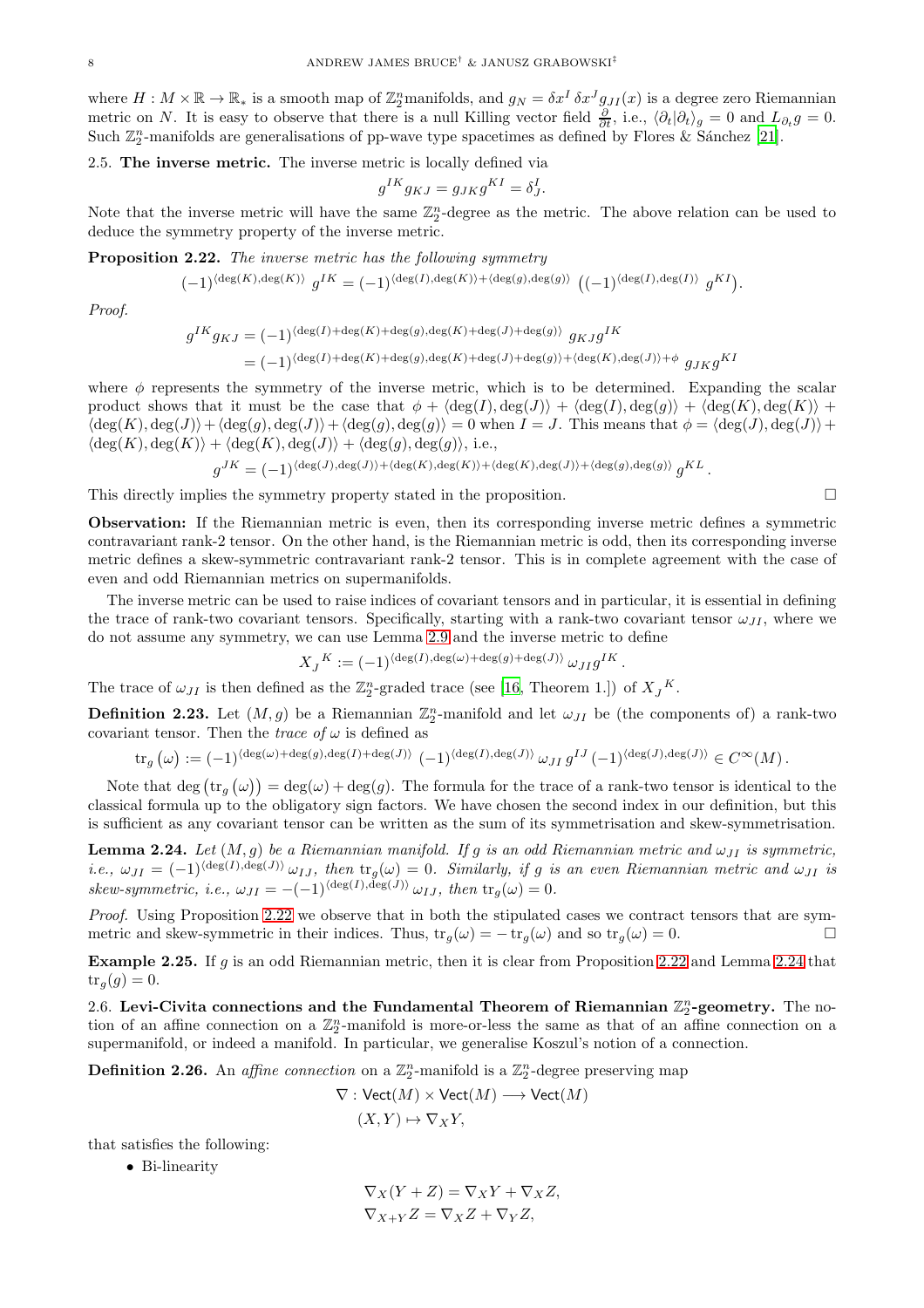•  $C^{\infty}(M)$ -linearity in the first argument

$$
\nabla_{fX} Y = f \, \nabla_X Y,
$$

• The Leibniz rule

$$
\nabla_X fY = X(f)Y + (-1)^{\langle \deg(X), \deg(f) \rangle} f \nabla_X Y,
$$

for all (homogeneous)  $X, Y, Z \in \text{Vect}(M)$  and  $f \in C^{\infty}(M)$ .

We define the *Christoffel symbols* of any affine connection by (locally) setting

$$
\nabla_X Y = X^I \frac{\partial Y^J}{\partial x^I} \frac{\partial}{\partial x^J} + (-1)^{\langle \deg(I), \deg(Y) + \deg(J) \rangle} X^I Y^J \nabla_{\frac{\partial}{\partial x^I}} \left( \frac{\partial}{\partial x^J} \right)
$$
  
=  $X^I \frac{\partial Y^J}{\partial x^I} \frac{\partial}{\partial x^J} + (-1)^{\langle \deg(I), \deg(Y) + \deg(J) \rangle} X^I Y^J \Gamma_J^K \frac{\partial}{\partial x^K}.$ 

That is we make the standard definition

$$
\nabla_{\frac{\partial}{\partial x^I}}\left(\frac{\partial}{\partial x^J}\right) := \Gamma_{JI}^K \frac{\partial}{\partial x^K}.
$$

<span id="page-8-2"></span>**Definition 2.27.** The torsion tensor of an affine connection  $T_{\nabla}$  : Vect(M)  $\otimes_{C^{\infty}(M)}$  Vect(M)  $\rightarrow$  Vect(M) is defined as

$$
T_{\nabla}(X,Y) := \nabla_X Y - (-1)^{\langle \deg(X), \deg(Y) \rangle} \nabla_Y X - [X,Y],
$$

for any (homogeneous)  $X, Y \in \text{Vect}(M)$ . An affine connection is said to be *symmetric* if the torsion vanishes.

It is clear that the torsion is skew-symmetric, i.e.,

$$
T_{\nabla}(X,Y) = -(-1)^{\langle \deg(X), \deg(Y) \rangle} T_{\nabla}(Y,X).
$$

Furthermore, a direct calculation shows that

$$
T_{\nabla}(fX,Y) = f T_{\nabla}(X,Y) = (-1)^{\langle \deg(f), \deg(X) \rangle} T_{\nabla}(X,fY),
$$

i.e., we do indeed have a tensor. The components of the torsion tensor with respect local coordinates are

$$
T_I{}^K_J = \Gamma_{JI}^{\ \ K} - (-1)^{\langle \deg(I), \deg(J) \rangle} \Gamma_{IJ}^{\ \ K}.
$$

<span id="page-8-1"></span>**Definition 2.28.** An affine connection on a Riemannian  $\mathbb{Z}_2^n$ -manifold  $(M, g)$  is said to be *metric compatible* if and only if

$$
X \langle Y|Z \rangle_g = \langle \nabla_X Y|Z \rangle_g + (-1)^{\langle \deg(X), \deg(Y) \rangle} \langle Y| \nabla_X Z \rangle_g,
$$

for any  $X, Y, Z \in \text{Vect}(M)$ .

<span id="page-8-3"></span>**Lemma 2.29.** Let  $(M, g)$  be a Riemannian  $\mathbb{Z}_2^n$ -manifold. Then an affine connection  $\nabla$  that is symmetric (i.e., is torsionless) and metric compatible satisfies the Koszul formula

<span id="page-8-0"></span>(2.4)  
\n
$$
2\langle \nabla_X Y | Z \rangle_g = X \langle Y | Z \rangle_g + \langle [X, Y] | Z \rangle_g
$$
\n
$$
+ (-1)^{\langle \deg(X), \deg(Y) + \deg(Z) \rangle} \left( Y \langle Z | X \rangle_g - \langle [Y, Z] | X \rangle_g \right)
$$
\n
$$
- (-1)^{\langle \deg(Z), \deg(X) + \deg(Y) \rangle} \left( Z \langle X | Y \rangle_g - \langle [Z, X] | Y \rangle_g \right),
$$

for all homogeneous  $X, Y$  and  $Z \in \text{Vect}(M)$ .

Proof. The Koszul formula [\(2.4\)](#page-8-0) can be constructed in the same way as the classical case upon being careful with the needed sign factors. From the metric compatibility (Definition [2.28\)](#page-8-1) we have

$$
X \langle Y|Z \rangle_g = \langle \nabla_X Y|Z \rangle_g + (-1)^{\langle \deg(X), \deg(Y) \rangle} \langle Y|\nabla_X Z \rangle_g,
$$
  
\n
$$
Y \langle Z|X \rangle_g = \langle \nabla_Y Z|X \rangle_g + (-1)^{\langle \deg(Y), \deg(Z) \rangle} \langle Z|\nabla_Y X \rangle_g,
$$
  
\n
$$
Z \langle X|Y \rangle_g = \langle \nabla_Z X|Y \rangle_g + (-1)^{\langle \deg(Z), \deg(X) \rangle} \langle X|\nabla_Z Y \rangle_g.
$$

We then sum these three with appropriate sign factors to get (after a little rearranging)

$$
X\langle Y|Z\rangle_g + (-1)^{\langle \deg(X), \deg(Y) + \deg(Z) \rangle} Y\langle Z|X\rangle_g - (-1)^{\langle \deg(Z), \deg(X) + \deg(Y) \rangle} Z\langle X|Y\rangle_g
$$
  
=  $\langle \nabla_X Y|Z\rangle_g + (-1)^{\langle \deg(X), \deg(Y) \rangle} \langle \nabla_Y X|Z\rangle_g$   
+  $(-1)^{\langle \deg(X), \deg(Y) \rangle} \langle Y|\nabla_X Z - (-1)^{\langle \deg(X), \deg(Z) \rangle} \nabla_Z X\rangle_g$   
+  $\langle X|\nabla_Y Z - (-1)^{\langle \deg(Z), \deg(Y) \rangle} \nabla_Z Y\rangle_g.$ 

Next we use the symmetric property (Definition [2.27\)](#page-8-2) the RHS of the above becomes

$$
= 2\langle \nabla_X Y|Z\rangle_g - \langle [X,Y]|Z\rangle_g + (-1)^{\langle \deg(X), \deg(Y)\rangle} \langle Y|[X,Z]\rangle_g + \langle X|[Y,Z]\rangle_g
$$
  

$$
= 2\langle \nabla_X Y|Z\rangle_g - \langle [X,Y]|Z\rangle_g - (-1)^{\langle \deg(Z), \deg(X) + \deg(Y)\rangle} \langle [Z,X]|Y\rangle_g + (-1)^{\langle \deg(X), \deg(Y) + \deg(Z)\rangle} \langle [Y,Z]|X\rangle_g.
$$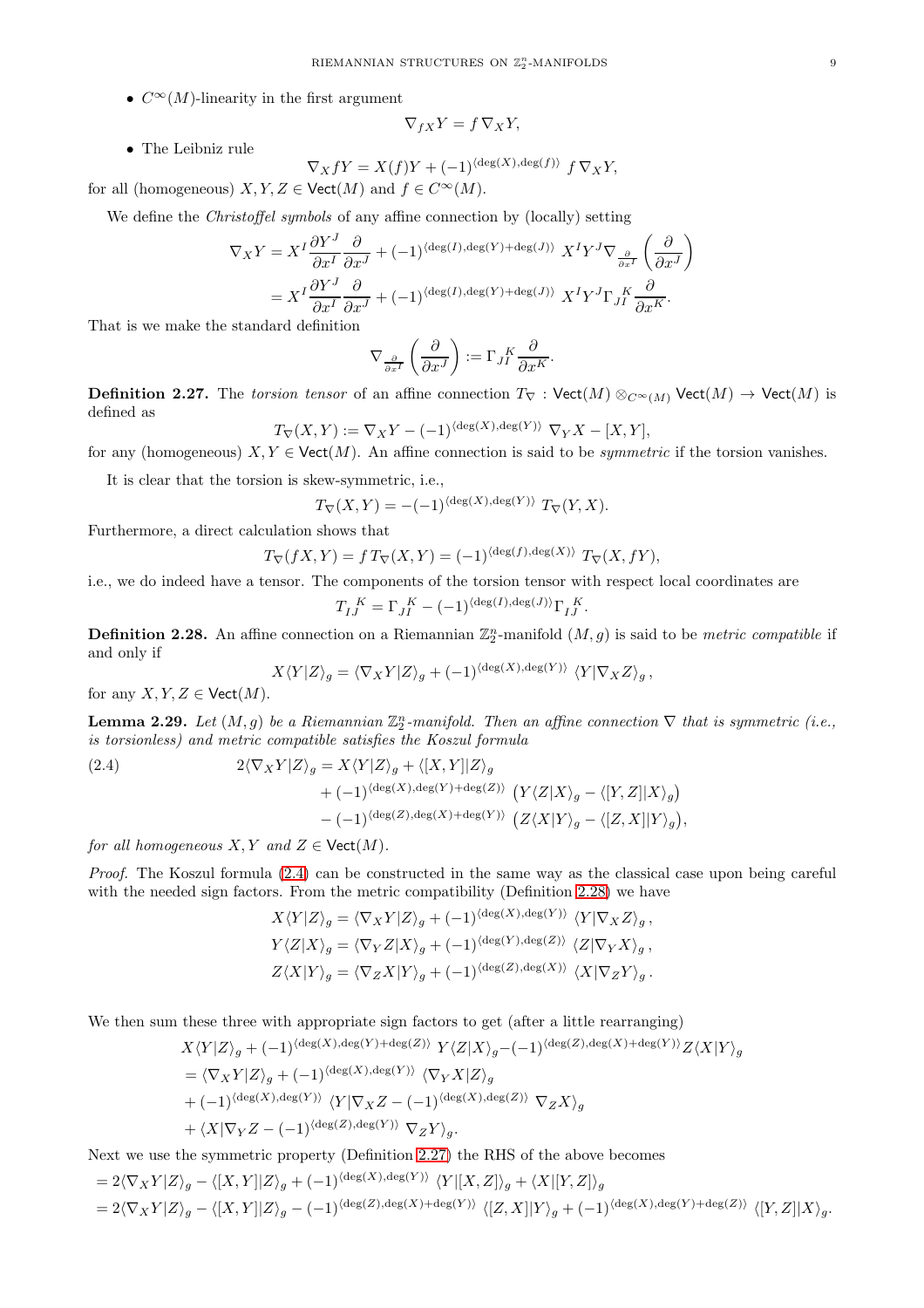Rearranging this produces the Koszul formula.

We are now in a position to state and prove the generalisation of the fundamental theorem of Riemannian geometry to  $\mathbb{Z}_2^n$ -geometry. That is, we have a canonical affine connection associated with the Riemannian structure.

<span id="page-9-0"></span>Theorem 2.30 (The Fundamental Theorem). There is a unique symmetric (torsionless) and metric compatible affine connection on a Riemannian  $\mathbb{Z}_2^n$ -manifold  $(M, g)$ .

Proof. The classical proof using the Koszul formula generalises to our setting. Lemma [2.29](#page-8-3) shows that if an affine connection is metric compatible and symmetric then it necessarily satisfies the Koszul formula [\(2.4\)](#page-8-0). We need to argue that the Koszul formula defines a unique metric compatible and symmetric connection. With this in mind, let us fix X and  $Y \in \text{Vect}(M)$  (both homogeneous) and then consider the RHS of [\(2.4\)](#page-8-0) as a map  $\omega(Z): \text{Vect}(M) \to C^{\infty}(M)$ . A direct calculation shown that  $\omega(f Z) = (-1)^{\langle \text{deg}(f), \text{deg}(X) + \text{deg}(Y) \rangle} f \omega(Z)$ . Thus,  $\omega$  is a tensor, and more specifically a one-form. We can then use Lemma [2.9.](#page-4-1) We define the corresponding vector field as  $2\nabla_X Y$  so that  $\omega(Z) = \langle 2\nabla_X Y, Z \rangle_q$  for all vector fields Z. In this way we obtain a map  $\nabla$ : Vect $(M) \times$  Vect $(M) \to$  Vect $(M)$ . We need to show that this map does indeed define an affine connection (see Definition [2.26\)](#page-7-4).

- Bi-linearity is clear as the RHS of the Koszul formula [\(2.4\)](#page-8-0) is bi-linear.
- The  $C^{\infty}(M)$ -linearity in the first argument follows from a direct calculation:

$$
\langle 2\nabla_{fX}Y|Z\rangle_{g} = fX\langle Y|Z\rangle_{g} + \langle [fX,Y]|Z\rangle_{g}
$$
  
+  $(-1)^{\langle \deg(X) + \deg(f), \deg(Y) + \deg(Z) \rangle} (Y\langle Z|fX\rangle_{g} - \langle [Y,Z]|fX\rangle_{g})$   
-  $(-1)^{\langle \deg(Z), \deg(X) + \deg(f) + \deg(Z) \rangle} (Z\langle fX|Y\rangle_{g} - \langle [Z, fX]|Y\rangle_{g})$   
=  $f(X\langle Y|Z\rangle_{g} + \langle [X,Y]|Z\rangle_{g}$   
+  $(-1)^{\langle \deg(X), \deg(Y) + \deg(Z) \rangle} (Y\langle Z|X\rangle_{g} - \langle [Y,Z]|X\rangle_{g})$   
-  $(-1)^{\langle \deg(Z), \deg(Y) + \deg(Y) \rangle} (Z\langle X|Y\rangle_{g} - \langle [Z,X]|Y\rangle_{g})$ )  
-  $(-1)^{\langle \deg(X), \deg(f), \deg(Y) \rangle} Y(f)\langle X|Z\rangle_{g} + (-1)^{\langle \deg(X), \deg(f), \deg(Y) + \langle \deg X, \deg(Z) \rangle} Y(f)\langle Z|X\rangle_{g}$   
-  $(-1)^{\langle \deg(Z), \deg(X) + \deg(f) + \deg(Y) \rangle} Z(f)\langle X|Y\rangle_{g} + (-1)^{\langle \deg(Z), \deg(X) + \deg(f) + \deg(Y) \rangle} Z(f)\langle X|Y\rangle_{g}$   
=  $\langle 2 f \nabla_X Y|Z\rangle_{g}.$ 

This is precisely the  $C^{\infty}(M)$ -linearity property.

• The Leibniz rule follows from a direct calculation:

$$
\langle 2\nabla_X fY \rangle_g = X \langle fY | Z \rangle_g + \langle [X, fY] | Z \rangle_g
$$
  
+ (-1)<sup>{deg(X),deg(Y)+deg(f)+deg(Z))} (fY \langle Z | X \rangle\_g - \langle [fY, Z] | X \rangle\_g)  
+ (-1)<sup>{deg(Z),deg(Y)+deg(f)+deg(X))} (Z \langle X | fY \rangle\_g - \langle [Z, X] | fY \rangle\_g)  
= X(f) \langle Y | Z \rangle\_g + (-1)<sup>{deg(X),deg(f))} fX \langle Y | Z \rangle\_g  
+ X(f) \langle Y | Z \rangle\_g + (-1)<sup>{deg(X),deg(f))} f \langle [X, Y] | Z \rangle\_g  
+ (-1)<sup>{deg(X),deg(f))} (\langle \langle X, \langle X, \langle X, \rangle \rangle\_g - \langle [Y, Z] | X \rangle\_g)  
+ (-1)<sup>{deg(X),deg(f))} (\langle \langle X, \langle \langle X, \rangle \rangle\_g - \langle [Z, X] | Y \rangle\_g)  
- (-1)<sup>{deg(X),deg(f))} (\langle \langle X, \langle \langle X, \rangle \rangle\_g - \langle [Z, X] | Y \rangle\_g)  
- (-1)<sup>{deg(X),deg(f))} (\langle \langle X, \langle Y, \rangle\_g - \langle [Z, X] | Y \rangle\_g)  
= (-1)<sup>{deg(X),deg(f))} (\langle \langle X, \langle Y | Z \rangle\_g + \langle f[X, Y] | Z \rangle\_g)  
+ (-1)<sup>{deg(X),deg(Y)+deg(Z))} (fY \langle Z | X \rangle\_g + \langle f[Y, Z] | X \rangle\_g)  
- (-1)<sup>{deg(Z),deg(Y)+deg(Z))} (fY \langle Z | X \rangle\_g + \langle f[Z, X] | Y \rangle\_g) ) + \langle 2X(f)Y | Z \rangle\_g  
= \langle 2X(f)Y + (-1)<sup>{deg(X),deg(f))} f2\nabla\_X Y | Z \rangle\_g.</sup></sup></sup></sup></sup></sup></sup></sup></sup></sup></sup></sup>

This is precisely the Leibniz rule.

Thus, the Koszul formula defines a connection ∇. We can then use the Lemma [2.29](#page-8-3) to conclude that this connection is indeed metric compatible and symmetric.

Definition 2.31. The symmetric, metric compatible affine connection defined by Theorem [2.30](#page-9-0) is referred to as the Levi-Civita connection.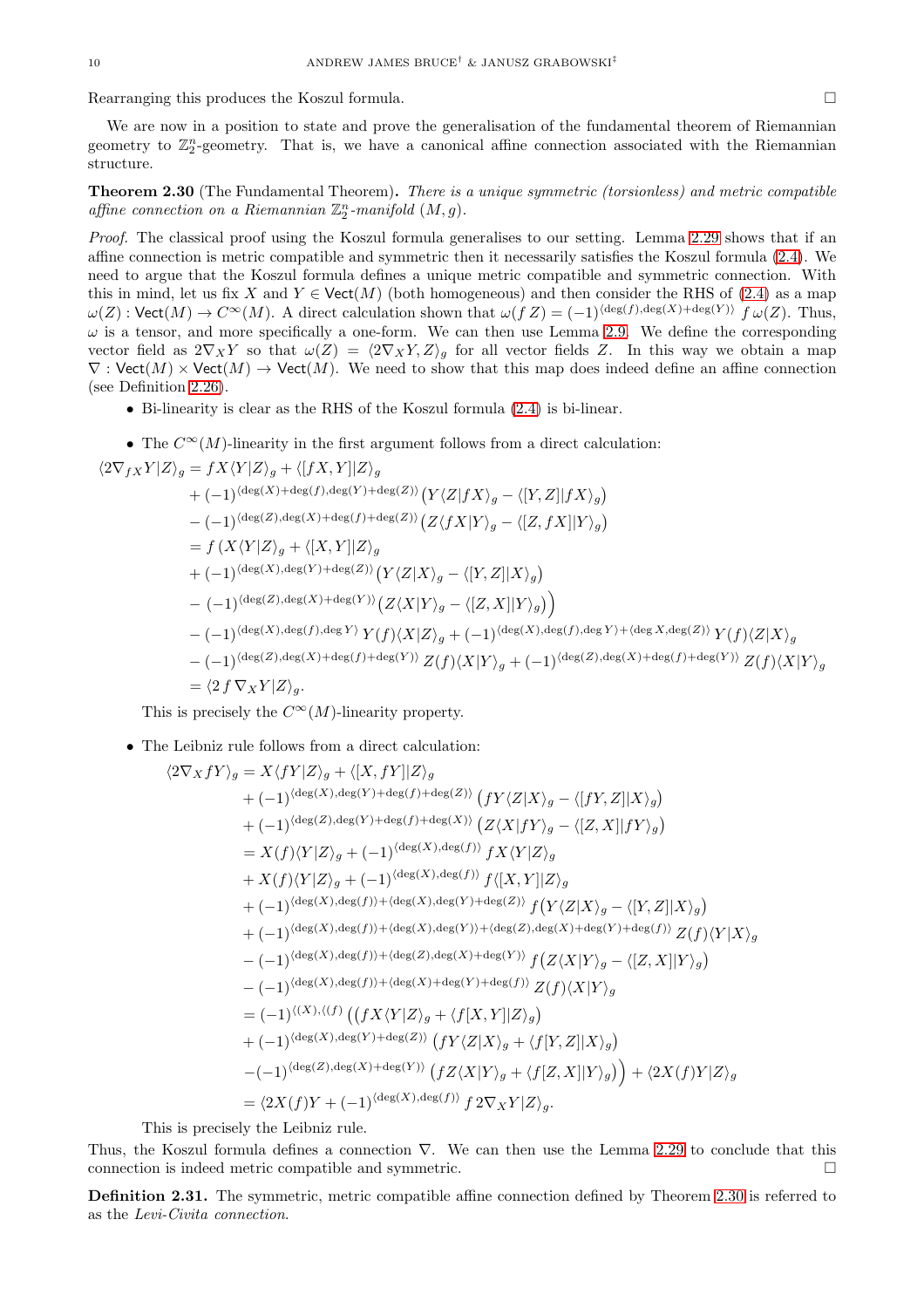**Observation:** The Fundamental Theorem holds on any Riemannian  $\mathbb{Z}_2^n$ -manifold irrespectively of the  $\mathbb{Z}_2^n$ degree of the Riemannian metric. That is, any Riemannian  $\mathbb{Z}_2^n$ -manifold canonically comes equipped with the Levi-Civita connection. This encompasses the well-known result for Riemannian supermanifolds.

<span id="page-10-3"></span>**Proposition 2.32.** In local coordinates  $x^I$  the Christoffel symbols  $\Gamma_{JI}^{\ L}$  of the Levi-Civita connection on a  $Riemannian \mathbb{Z}_2^n$ -manifold  $(M, g)$  are given by

$$
\Gamma_{JI}^{\quad L} = \frac{1}{2} \left( \frac{\partial g_{JK}}{\partial x^I} + (-1)^{\langle \deg(I), \deg(J) \rangle} \frac{\partial g_{IK}}{\partial x^J} - (-1)^{\langle \deg(K), \deg(I) + \deg(J) \rangle} \frac{\partial g_{IJ}}{\partial x^K} \right) g^{KL}.
$$

Proof. It follows from direct computation using the Koszul formula, see Lemma [2.29](#page-8-3) and Theorem [2.30.](#page-9-0) In particular, it is easy to see that

$$
2\langle \nabla_I \partial_J | \partial_K \rangle_g = 2\Gamma_{JI}^{\ \ L} g_{LK} = \left( \frac{\partial g_{JK}}{\partial x^I} + (-1)^{\langle \deg(I), \deg(J) \rangle} \frac{\partial g_{IK}}{\partial x^J} - (-1)^{\langle \deg(K), \deg(I) + \deg(J) \rangle} \frac{\partial g_{IJ}}{\partial x^K} \right).
$$

<span id="page-10-0"></span>Multiplying on the right of the above by the inverse metric yields the result.  $\Box$ 

2.7. The Riemann curvature tensor. We now turn attention to the generalisation of the Riemann curvature tensor and its basic properties.

<span id="page-10-1"></span>Definition 2.33. The Riemannian curvature tensor of an affine connection

 $R_{\nabla}: \text{Vect}(M) \otimes_{C^{\infty}(M)} \text{Vect}(M) \otimes_{C^{\infty}(M)} \text{Vect}(M) \to \text{Vect}(M)$ 

is defined as

$$
R_{\nabla}(X,Y)Z = [\nabla_X, \nabla_Y]Z - \nabla_{[X,Y]}Z,
$$

for all  $X, Y$  and  $Z \in \text{Vect}(M)$ .

Directly from the definition it is clear that

(2.5) 
$$
R_{\nabla}(X,Y)Z = -(-1)^{\langle \deg(X), \deg(Y) \rangle} R_{\nabla}(Y,X)Z,
$$

for all X, Y and  $Z \in \text{Vect}(M)$ .

<span id="page-10-2"></span>Proposition 2.34. The Riemannian curvature tensor associated with the Levi-Civita connection satisfies the  $\mathbb{Z}_2^n$ -graded first Bianchi identity

$$
(-1)^{\langle \deg(X), \deg(Z) \rangle} R_{\nabla}(X, Y)Z + (-1)^{\langle \deg(Y), \deg(X) \rangle} R_{\nabla}(Y, Z)X + (-1)^{\langle \deg(Z), \deg(Y) \rangle} R_{\nabla}(Z, X)Y = 0,
$$

for any and all  $X, Y$  and  $Z \in \text{Vect}(M)$ .

Proof. The proof follows in almost identically the same way as the classical proof upon a little care with the sign factors and as such we just sketch the proof here. It is more convenient to re-write the LHS of of the first Bianchi identity as

$$
Bi(X,Y,Z) := R_{\nabla}(X,Y)Z + (-1)^{\langle \deg(Y), \deg(X) + \deg(Z) \rangle} R_{\nabla}(Y,Z)X + (-1)^{\langle \deg(Z), \deg(Y) + \deg(X) \rangle} R_{\nabla}(Z,X)Y.
$$

Then using the definition of the Riemann curvature tensor (Definition [2.33\)](#page-10-1) we obtain

$$
Bi(X, Y, Z) = \nabla_X (\nabla_Y Z - (-1)^{\langle \deg(Z), \deg(Y) \rangle} \nabla_Z Y) - \nabla_{[X, Y]} Z + (-1)^{\langle \deg(X), \deg(Y) + \deg(Z) \rangle} \nabla_Y (\nabla_Z X - (-1)^{\langle \deg(Z), \deg(X) \rangle} \nabla_X Z) - (-1)^{\langle \deg(X), \deg(Y) + \deg(Z) \rangle} \nabla_{[X, Y]} Z + (-1)^{\langle \deg(Z), \deg(Y) + \deg(Y) \rangle} \nabla_Z (\nabla_X Y - (-1)^{\langle \deg(X), \deg(Y) \rangle} \nabla_Y X) - (-1)^{\langle \deg(Z), \deg(X) + \deg(Y) \rangle} \nabla_{[Z, X]} Y,
$$

then using the fact that the Levi-Civita connection is torsionless (Definition [2.27\)](#page-8-2),

$$
= \nabla_X[Y, Z] - \nabla_{[X,Y]}Z
$$
  
+  $(-1)^{\langle \deg(X), \deg(Y) + \deg(Z) \rangle} \nabla_Y[Z, X] - (-1)^{\langle \deg(X), \deg(Y) + \deg(Z) \rangle} \nabla_{[Y,Z]}X$ 

$$
+(-1)^{\langle \deg(Z), \deg(X)+\deg(Y) \rangle}\, \nabla_Z[X,Y] - (-1)^{\langle \deg(Z), \deg(X)+\deg(Y) \rangle}\, \nabla_{[Z,X]}Y
$$

once again using the fact that the Levi-Civita connection is torsionless,

$$
= [X, [Y, Z] - [[X, Y], Z] - (-1)^{\langle \deg(X), \deg(Y) \rangle} [Y, [X, Z]].
$$

This is nothing but the  $\mathbb{Z}_2^n$ -graded Jacobi identity for the standard Lie bracket of vector fields (here written in Loday–Leibniz form). Thus,  $Bi(X, Y, Z) = 0$  and so the  $\mathbb{Z}_2^n$ -graded first Bianchi identity holds.

Remark 2.35. Just as in the classical case, the proof of the first Bianchi identity only relies on the affine connection being symmetric, i.e., the torsion is zero. Thus, the first Bianchi identity holds for any symmetric affine connection and not just the Levi-Civita connection.

Proposition 2.36. The Riemann curvature tensor associated with the Levi-Civita connection satisfies

$$
\langle R_{\nabla}(X,Y)Z|W\rangle_g = -(-1)^{\langle \deg(Z), \deg(W) \rangle} \langle R_{\nabla}(X,Y)W|Z\rangle_g,
$$

for all  $X, Y, Z$  and  $W \in \text{Vect}(M)$ .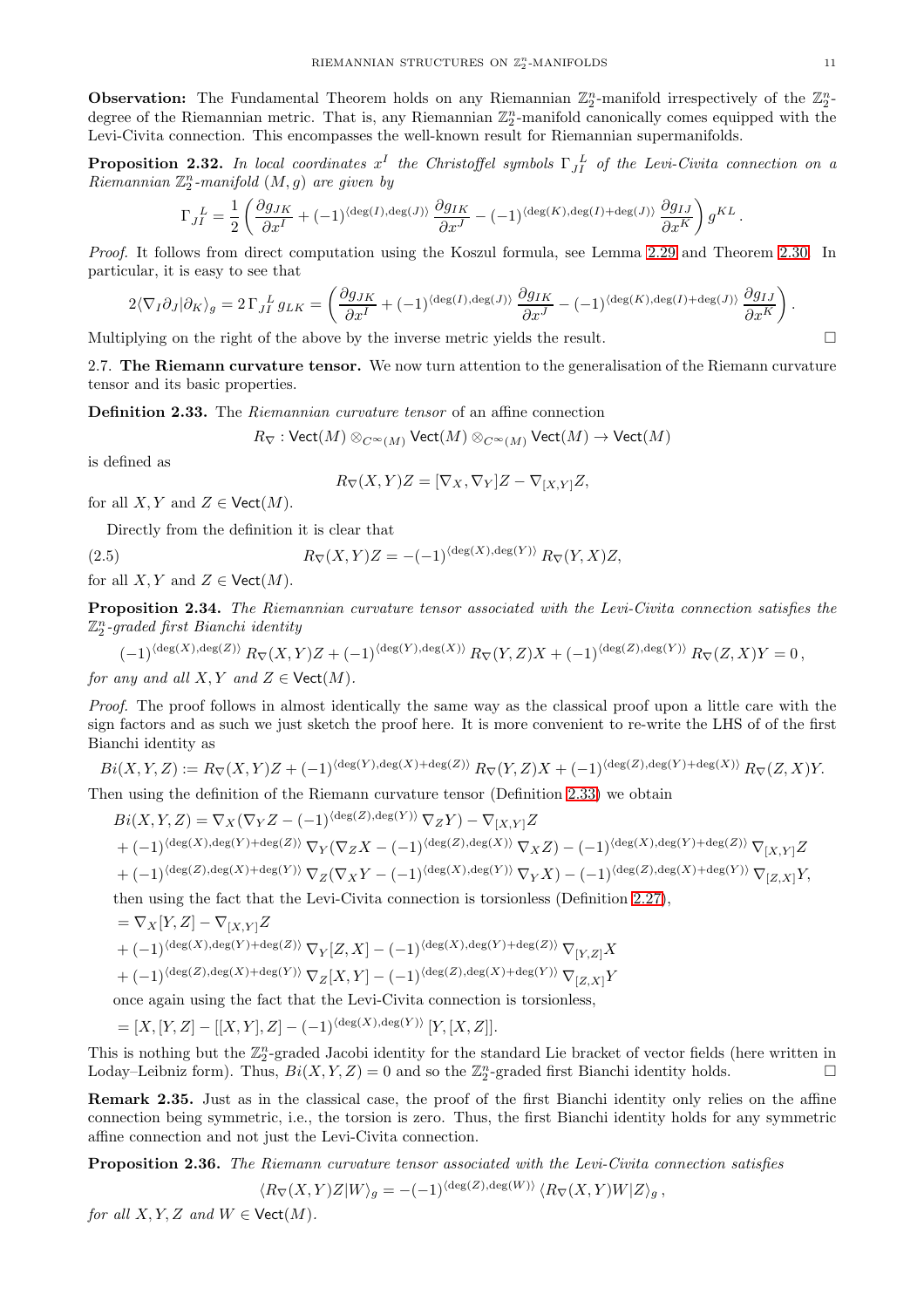Proof. The proposition can be established via direct calculation along the same lines as the classical case. First, directly from the definition of the Riemann curvature tensor and using the metric compatibility condition we observe that

$$
\langle R_{\nabla}(X,Y)Z|W\rangle_{g} = \langle \nabla_{X}\nabla_{Y}Z|W\rangle_{g} - (-1)^{\langle \deg(X), \deg(Y) \rangle} \langle \nabla_{Y}\nabla_{X}Z|W\rangle_{g} - \langle \nabla_{[X,Y]}Z|W\rangle_{g}
$$
  
\n
$$
= X \langle \nabla_{Y}Z|W\rangle_{g} - (-1)^{\langle \deg(X), \deg(Y) + \deg(Z) \rangle} \langle \nabla_{Y}Z|\nabla_{X}W\rangle_{g}
$$
  
\n
$$
- (-1)^{\langle \deg(X), \deg(Y) \rangle} Y \langle \nabla_{X}Z|W\rangle_{g} + (-1)^{\langle \deg(Y), \deg(Z) \rangle} \langle \nabla_{X}Z|\nabla_{Y}W\rangle_{g} - \langle \nabla_{[X,Y]}Z|W\rangle_{g}.
$$

Then, after a little algebra

$$
\langle R_{\nabla}(X,Y)Z|W\rangle_{g} + (-1)^{\langle \deg(Z), \deg(W) \rangle} \langle R_{\nabla}(X,Y)W|Z\rangle_{g}
$$
  
\n
$$
= X \langle \nabla_{Y} Z|W\rangle_{g} + (-1)^{\langle \deg(Z), \deg(Y) \rangle} X \langle Z|\nabla_{Y} W\rangle_{g}
$$
  
\n
$$
- (-1)^{\langle \deg(X), \deg(Y) \rangle} Y \langle \nabla_{X} Z|W\rangle_{g} - (-1)^{\langle \deg(X), \deg(Y) + \deg(Z) \rangle} Y \langle Z|\nabla_{X} W\rangle_{g}
$$
  
\n
$$
- \langle \nabla_{[X,Y]} Z|W\rangle_{g} - (-1)^{\langle \deg(Z), \deg(X) + \deg(Y) \rangle} \langle Z|\nabla_{[X,Y]}\rangle_{g} - (-1)^{\langle \deg(Z), \deg(X) + \deg(Y) \rangle} \langle Z|\nabla_{[X,Y]} W\rangle_{g},
$$
  
\nthen using metric compatibility again  
\n
$$
= (XY - (-1)^{\langle \deg(X), \deg(Y) \rangle} YZ - [X,Y]) \langle Z|W\rangle_{g} = 0.
$$

The covariant derivative of the Riemann curvature tensor is defined via the product rule for the covariant derivative, i.e.,

$$
(\nabla_Z R_{\nabla})(X,Y)W = \nabla_Z (R_{\nabla}(X,Y)W) - R_{\nabla}(\nabla_Z X,Y)W
$$
  
 
$$
-(-1)^{\deg(Z),\deg(X)} R_{\nabla}(X,\nabla_Z Y)W - (-1)^{\deg(Z),\deg(X) + \deg(Y)} R_{\nabla}(X,Y)\nabla_Z W
$$

for all  $X, Y, Z$  (homogeneous) and  $W \in \text{Vect}(M)$ .

<span id="page-11-1"></span>**Proposition 2.37.** The Riemann curvature tensor associated with the Levi-Civita connection satisfies the  $\mathbb{Z}_2^n$ graded second Bianchi identity

$$
(-1)^{\langle \deg(Y), \deg(Z) \rangle} \left( \nabla_Z R_{\nabla} \right) (X, Y) + (-1)^{\langle \deg(X), \deg(Y) \rangle} \left( \nabla_Y R_{\nabla} \right) (Z, X) + (-1)^{\langle \deg(Z), \deg(X) \rangle} \left( \nabla_X R_{\nabla} \right) (Y, Z) = 0.
$$

Proof. The proposition follow from a direct computation along the same lines as the classical calculation. We will only outline the proof here. We denote the LHS of the second Bianchi identity as  $Bi(X, Y, Z)W$ , for arbitrary  $X, Y, Z$  (homogeneous) and  $W \in \text{Vect}(M)$ . Using the fact that the Levi-Civita connection is torsionless, we can, after a little algebra, write

$$
Bii(X,Y,Z)W = \sum_{cyclic} (-1)^{\langle \deg(X), \deg(Z) \rangle} \left( (\nabla_X R_\nabla)(Y,Z)W + R_\nabla(X,Y)\nabla_Z W - R_\nabla([X,Y],Z)W \right).
$$

Then using the definition of the Reimannian curvature tensor, we obtain an expression involving one, two and three  $\nabla$ 's. However, all but the terms involving a single  $\nabla$  cancel in the cyclic sum. One then obtains

$$
Bii(X, Y, Z)W = \sum_{cyclic} (-1)^{\langle \deg(X), \deg(Z) \rangle} \nabla_{[[X, Y], Z]} W,
$$

and then we recognise the Jacobi identity for the Lie bracket of vector fields and so  $Bi(X, Y, Z) = 0$ .

**Proposition 2.38.** In local coordinate  $x^I$  the components of the Riemann curvature tensor, which are defined by  $R_{\nabla}(\partial_I, \partial_J) \partial_K := R_{IJK}^L \partial_L$ , of the Levi-Civita connection on a Riemannian  $\mathbb{Z}_2^n$ -manifold  $(M, g)$  are given by

$$
R_{IJK}^{\quad L} = \frac{\partial \Gamma_{KJ}}{\partial x^I} - (-1)^{\langle \deg(I), \deg(J) \rangle} \frac{\partial \Gamma_{KI}}{\partial x^J} + (-1)^{\langle \deg(I), \deg(J) + \deg(K) + \deg(M) \rangle} \Gamma_{KJ}^{\quad M} \Gamma_{MI}^{\quad L} - (-1)^{\langle \deg(J), \deg(K) + \deg(M) \rangle} \Gamma_{KI}^{\quad M} \Gamma_{MJ}^{\quad L}.
$$

<span id="page-11-0"></span>*Proof.* This follows from direct computation.  $\square$ 

2.8. The Ricci tensor and Ricci scalar. The Ricci curvature tensor and Ricci scalar can also be generalised to the setting of Riemannian  $\mathbb{Z}_2^n$ -manifolds.

<span id="page-11-2"></span>Definition 2.39. The Ricci curvature tensor of an affine connection is the symmetric rank-2 covariant tensor defined as

$$
Ric_{\nabla}(X,Y) = \text{tr}\left(Z \mapsto \frac{1}{2}\big(R_{\nabla}(Z,X)Y + (-1)^{\langle \deg(X), \deg(Y) \rangle} R_{\nabla}(Z,Y)X\big)\right),
$$

for all X and  $Y \in \text{Vect}(M)$ . Here tr is the  $\mathbb{Z}_2^n$ -graded trace (see [\[16,](#page-15-5) Theorem 1.]).

 $\Box$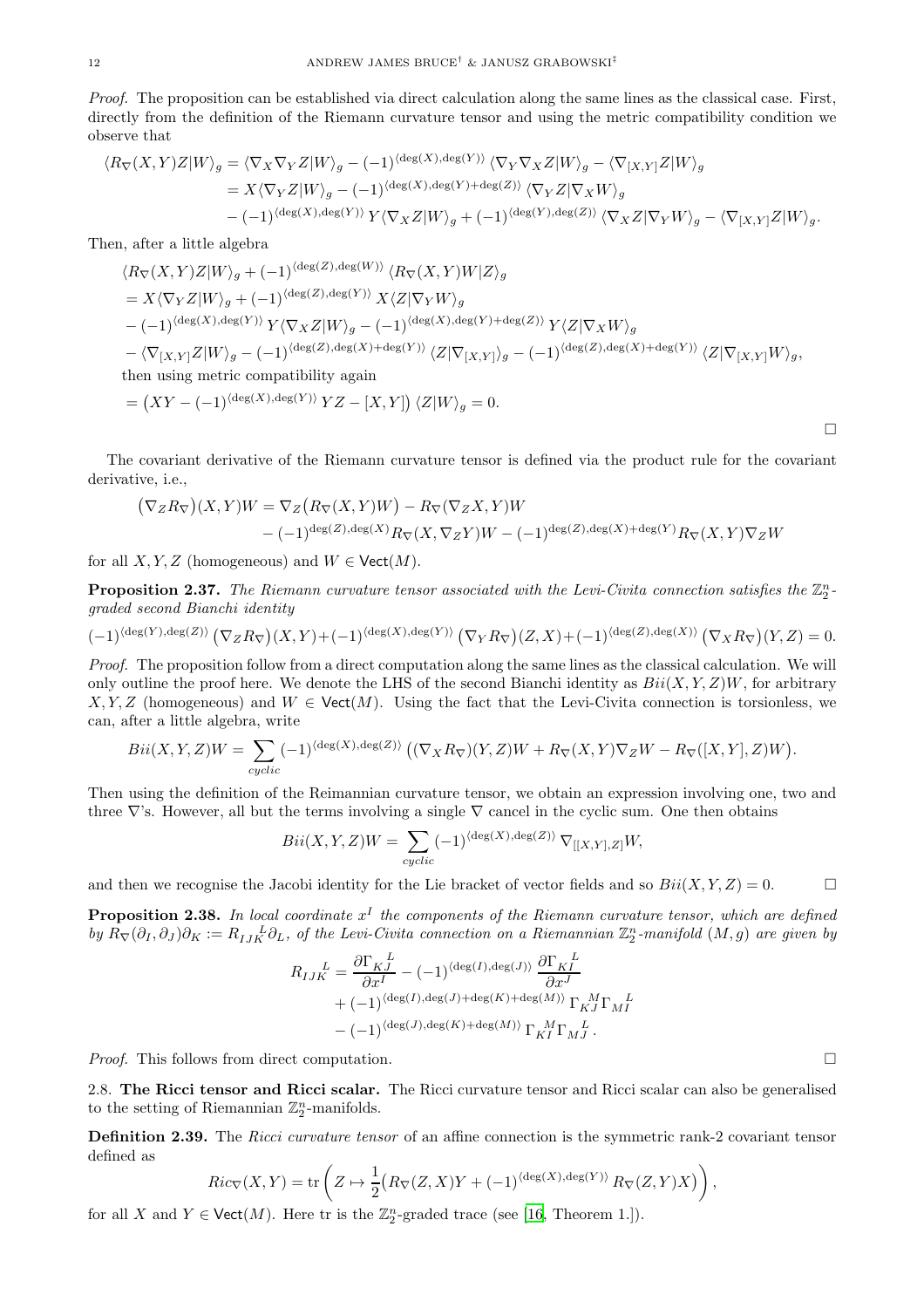**Remark 2.40.** One can show that the tensor tr  $(Z \rightarrow R_{\nabla}(X, Y)Z)$  vanishes if the Riemannian metric is even, but not necessarily so if the Riemannian metric is odd. Combining this with the first Bianchi identity (see Proposition [2.34\)](#page-10-2) one can prove that  $\text{tr}(Z \to R_{\nabla}(Z, X)Y)$  is not symmetric if the Riemannian metric is odd. Thus, we define the Ricci curvature tensor as the symmetrisation of a trace in order to obtain a tensor with a well-defined symmetry for both even and odd Riemannian metrics.

Defining  $R_{IJ} := Ric_{\nabla}(\partial_I, \partial_J)$ , it is clear that the symmetry equates to  $R_{IJ} = (-1)^{\langle \deg(I), \deg(J) \rangle} R_{JI}$ .

<span id="page-12-1"></span>**Definition 2.41.** Let  $(M, g)$  be a Riemannian  $\mathbb{Z}_2^n$ -manifold. The *Ricci scalar* (associated with the Levi-Civita connection) is defined as

$$
S_{\nabla} := \text{tr}_g\left(Ric_{\nabla}\right) \in C^{\infty}(M),
$$

where  $\text{tr}_q$  is the metric trace (see Definition [2.23\)](#page-7-5).

Note that  $\deg(S_{\nabla}) = \deg(q)$ , and that this has some direct consequences.

**Proposition 2.42.** Let  $(M, g)$  be a Riemannian  $\mathbb{Z}_2^n$ -manifold, then the Ricci scalar  $S_{\nabla}$  cannot be a non-zero constant if the metric g has non-zero  $\mathbb{Z}_2^n$ -degree.

Proof. It is sufficient to consider this question locally and so we can employ local coordinates. If the metric is of non-zero  $\mathbb{Z}_2^n$ -degree, then a non-zero Ricci scalar must locally be at least linear in one or more of the formal coordinates. Thus it cannot be constant, i.e., locally the derivative of the Ricci scalar with respect to at least one of the formal coordinates is non-vanishing. The only possible constant of non-zero  $\mathbb{Z}_2^n$ -degree is zero.  $\Box$ 

**Observation:** The only possible Riemannian  $\mathbb{Z}_2^n$ -manifolds with constant, but non-zero, Ricci scalar are those whose Riemannian metric is degree zero.

<span id="page-12-2"></span>**Proposition 2.43.** Let  $(M, g)$  be a Riemannian  $\mathbb{Z}_2^n$ -manifold with an odd metric. Then the Ricci scalar vanishes identically.

Proof. In any set of local coordinates, we see that

$$
S_{\nabla} = (-1)^{\langle \deg(g), \deg(I) + \deg(J) \rangle} R_{JI} g^{IJ} (-1)^{\langle \deg(J), \deg(J) \rangle}.
$$

Using the fact that the Ricci tensor is symmetric in its indices, while the inverse metric is skew-symmetric for an odd Riemannian metric (see Proposition [2.22\)](#page-7-2), the contraction of the two will vanish.  $\square$ 

<span id="page-12-0"></span>2.9. The covariant divergence and the connection Laplacian. The notions of the gradient of a function, the covariant divergence of a vector field and the connection Laplacian all generalise to the setting of  $\mathbb{Z}_2^n$ manifolds. We restrict attention to the covariant divergence and the connection Laplacian (with respect to the Levi-Civita connection) to avoid subtleties of introducing Berezin volumes on  $\mathbb{Z}_2^n$ -manifolds (see [\[30\]](#page-16-5)). The reader should note that unless the Riemannian metric is of degree zero, there is no canonical Berezin volume. Thus, in order not to introduce extra structure, one should consider the connection Laplacian and not the Laplace–Beltrami operator.

**Definition 2.44.** Let  $f \in C^{\infty}(M)$  be an arbitrary function on a Riemannian  $\mathbb{Z}_2^n$ -manifold  $(M, g)$ . The gradient of f is the unique vector field  $\text{grad}_a f$  such that

$$
X(f) = (-1)^{\langle \deg(f), \deg(g) \rangle} \langle X | \text{grad}_g f \rangle_g,
$$

for all  $X \in \text{Vect}(M)$ .

In local coordinates we have

<span id="page-12-3"></span>grad<sub>g</sub>f = 
$$
(-1)^{\langle \deg(f), \deg(g) \rangle + \langle \deg(f) + \deg(g), \deg(J) \rangle} \frac{\partial f}{\partial x^J} g^{JI} \frac{\partial}{\partial x^I}.
$$

Note that  $\deg(\text{grad}_a f) = \deg(f) + \deg(g)$ . It is easy to observe that

(2.6) 
$$
\operatorname{grad}_g(f f') = (-1)^{\langle \deg(f), \deg(g) \rangle} f \operatorname{grad}_g f' + (-1)^{\langle \deg(f'), \deg(f) + \deg(g) \rangle} f' \operatorname{grad}_g f,
$$

for homogeneous f and  $f' \in C^{\infty}(M)$ . Moreover, it is clear from the definition of the gradient that if  $f = \mathbb{1}$ , i.e., the constant function of value one, then its gradient is zero.

**Definition 2.45.** Let  $(M, g)$  be a Riemannian  $\mathbb{Z}_2^n$ -manifold and let  $\nabla$  be the associated Levi-Civita connection. The covariant divergence is the map

$$
\text{Div}_{\nabla} : \text{Vect}(M) \to C^\infty(M),
$$

given by

$$
\text{Div}_{\nabla} X := \text{tr}\left(Z \mapsto \nabla_Z X\right),
$$

for any arbitrary  $X \in \text{Vect}(M)$ .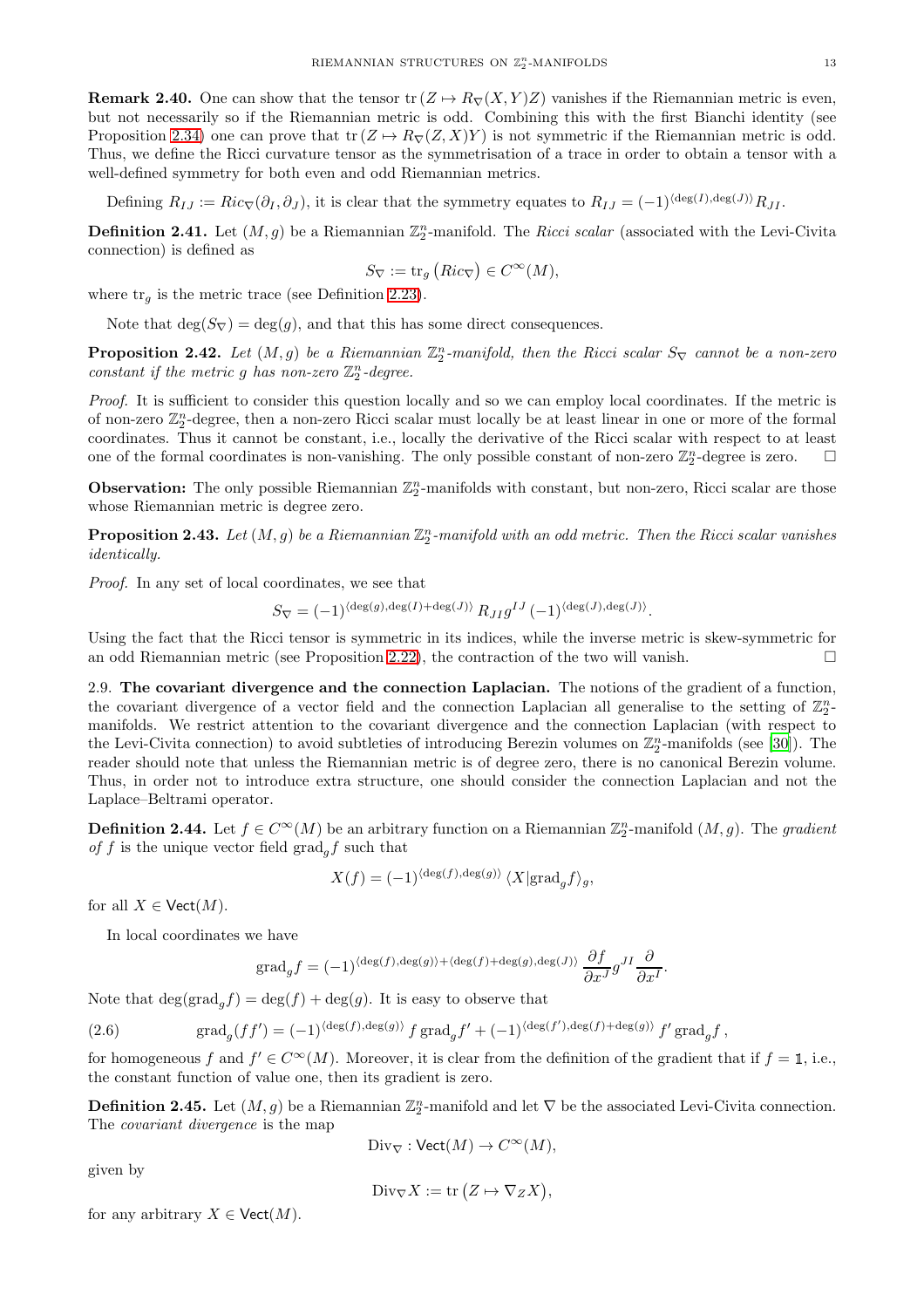Locally, the above definition amounts to

$$
\text{Div}_{\nabla} X = (-1)^{\langle \deg(I), \deg(I) + \deg(X) \rangle} \left( \nabla_I X \right)^I = (-1)^{\langle \deg(I), \deg(I) + \deg(X) \rangle} \frac{\partial X^I}{\partial x^I} + (-1)^{\langle \deg(I), \deg(I) + \deg(J) \rangle} X^J \Gamma_{JI}^I.
$$

The covariant divergence satisfies the expected properties (it is straightforward to check these)

(2.7) 
$$
\text{Div}_{\nabla}(X + cY) = \text{Div}_{\nabla}X + c\,\text{Div}_{\nabla}Y, \text{and}
$$

<span id="page-13-0"></span>(2.8) 
$$
\text{Div}_{\nabla}(fX) = (-1)^{\langle \deg(f), \deg(X) + \deg(g) \rangle} \langle X | \text{grad}_g f \rangle_g + f \text{Div}_{\nabla} X,
$$

with X and  $Y \in \text{Vect}(M)$  and  $c \in \mathbb{R}$ , and and  $f \in C^{\infty}(M)$ . The connection Laplacian is then defined as "div of the grad". More carefully we have the following definition.

**Definition 2.46.** Let  $(M, g)$  be a Riemannian  $\mathbb{Z}_2^n$ -manifold and let  $\nabla$  be the associated Levi-Civita connection. The connection Laplacian (acting on functions) is the differential operator of  $\mathbb{Z}_2^n$ -degree  $\deg(g)$  defined as

$$
\Delta_g f = \text{Div}_{\nabla}(\text{grad}_g f),
$$

for any and all  $f \in C^{\infty}(M)$ .

Directly from the definition of the gradient, one can see that the connection Laplacian has no zeroth-order term, i.e.,  $\Delta_q \mathbb{1} = 0$ . By construction, it is obvious that the connection Laplacian is at most second-order. The connection Laplacian on a Riemannian  $\mathbb{Z}_2^n$ -manifold is exactly what one expects given the classical connection Laplacian on a Riemannian manifold.

<span id="page-13-1"></span>**Proposition 2.47.** Let  $(M, g)$  be Riemannian  $\mathbb{Z}_2^n$ -manifold with an even Riemannian metric. Furthermore, let  $\Delta_g$  be the connection Laplacian associated with the Levi-Civita connection. Then the violation of the Leibniz rule over the product ff' for  $\Delta_g$  is given by  $(-1)^{\langle \deg(f'), \deg(g) \rangle}$  2  $\langle grad_g f | grad_g f' \rangle_g$ , where f and f' are homogeneous but otherwise arbitrary functions.

Proof. We prove the proposition by constructing the 'anomaly' to the Leibniz rule for the connection Laplacian. Let  $(M, g)$  be a Riemannian  $\mathbb{Z}_2^n$ -manifold where the Riemannian metric is of arbitrary  $\mathbb{Z}_2^n$ -degree (we will not insist that it is even at this stage). Using  $(2.6)$  and  $(2.8)$  we obtain

$$
\begin{split} \Delta_g(f f') & = \mathrm{Div}_\nabla \left( (-1)^{\langle \deg(f), \deg(g) \rangle} f \, \mathrm{grad}_g f' + (-1)^{\langle \deg(f'), \deg(f) + \deg(g) \rangle} f' \, \mathrm{grad}_g f \right) \\ & = (-1)^{\langle \deg(f), \deg(f') + \deg(g) \rangle} \, \langle \mathrm{grad}_g f' | \mathrm{grad}_g f \rangle_g + (-1)^{\langle \deg(f), \deg(g) \rangle} f(\Delta_g f') \\ & + (-1)^{\langle \deg(f'), \deg(g) \rangle} \, \langle \mathrm{grad}_g f | \mathrm{grad}_g f' \rangle_g + (-1)^{\langle \deg(f'), \deg(f) \rangle} f'(\Delta_g f) \\ & = (\Delta_g f) f' + (-1)^{\langle \deg(g), \deg(f) \rangle} f(\Delta_g f') \\ & + (-1)^{\langle \deg(f'), \deg(g) \rangle} \left( 1 + (-1)^{\langle \deg(g), \deg(g) \rangle} \right) \, \langle \mathrm{grad}_g f | \mathrm{grad}_g f' \rangle_g \, , \end{split}
$$

with f and  $f' \in C^{\infty}(M)$ . Then, if the Riemannian metric is even the 'anomaly' is precisely as claimed in the proposition.  $\Box$ 

The proof of Proposition [2.47](#page-13-1) implies that for odd Riemannian metrics the connection Laplacian is a vector field. However, as we shall show, the connection Laplacian associated with an odd Riemannian metric vanishes. Before we can prove this we need a lemma.

<span id="page-13-4"></span>**Lemma 2.48.** Let  $(M, g)$  be a Riemannian  $\mathbb{Z}_2^n$ -manifold and let  $\Gamma_{JI}^K$  be the associated Christoffel symbols in some chosen coordinate system. Then

$$
(-1)^{\langle \deg(I), \deg(I) + \deg(L) \rangle} 2 g^{JL} \Gamma_{JI}^I = (-1)^{\langle \deg(I), \deg(I) \rangle} g^{JI} \left( \frac{\partial g_{IM}}{\partial x^L} \right) g^{MI}
$$
  

$$
+ (-1)^{\langle \deg(I), \deg(I) + \deg(L) \rangle} (1 - (-1)^{\langle \deg(g), \deg(g) \rangle}) g^{JL} \left( \frac{\partial g_{LM}}{\partial x^I} \right) g^{MI}.
$$

<span id="page-13-3"></span>.

<span id="page-13-2"></span>In particular, if the Riemannian metric is odd, then

(2.10) 
$$
g^{JL}\Gamma_{JI}^{\quad I} = g^{JL}\left(\frac{\partial g_{LM}}{\partial x^I}\right)g^{MI}
$$

Proof. From Proposition [2.32](#page-10-3) we observe that

$$
\begin{split} (-1)^{\langle \deg(I), \deg(I)+\deg(L) \rangle} \, & 2 \, \Gamma_L I = (-1)^{\langle \deg(I), \deg(I)+\deg(L) \rangle} \, \left( \frac{\partial g_{LM}}{\partial x^I} \right) g^{MI} \\ & + (-1)^{\langle \deg(I), \deg(I) \rangle} \, \left( \frac{\partial g_{IM}}{\partial x^L} \right) g^{MI} \\ &- (-1)^{\langle \deg(M), \deg(I)+\deg(L) \rangle + \langle \deg(I), \deg(I)+\deg(L) \rangle} \, \left( \frac{\partial g_{IL}}{\partial x^M} \right) g^{IM} \, . \end{split}
$$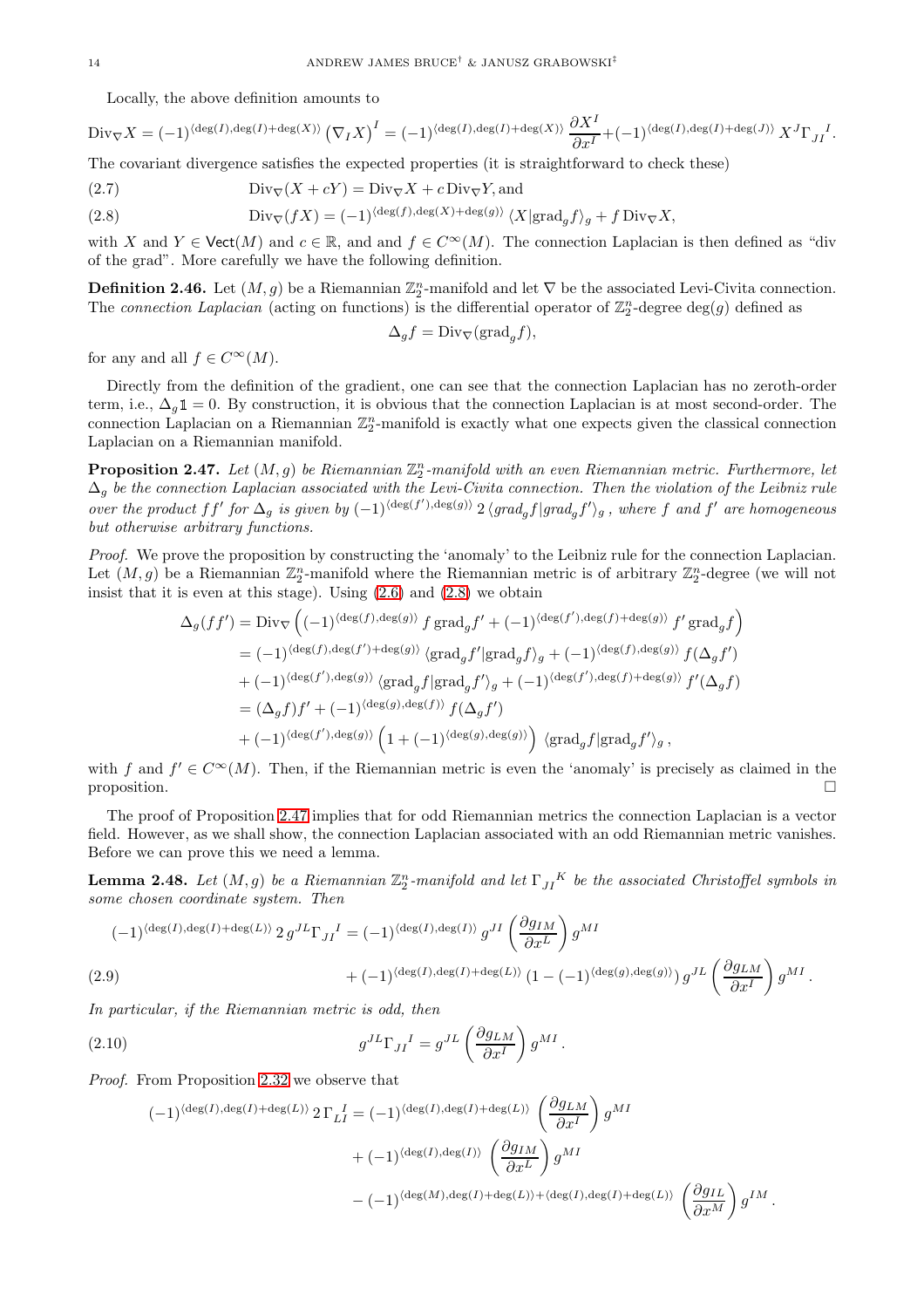Relabelling the contracted indices of the last term by  $I \to M$  and  $M \to I$ , and then using the symmetry of the Riemannian metric and its inverse (see Proposition [2.22\)](#page-7-2) we see that

$$
(-1)^{\langle \deg(M), \deg(I) + \deg(L) \rangle + \langle \deg(I), \deg(I) + \deg(L) \rangle} \left( \frac{\partial g_{IL}}{\partial x^M} \right) g^{IM}
$$
  
= 
$$
(-1)^{\langle \deg(I), \deg(I) + \deg(L) \rangle + \langle \deg(g), \deg(g) \rangle} \left( \frac{\partial g_{LM}}{\partial x^I} \right) g^{IM}.
$$

This establishes the validity of [\(2.9\)](#page-13-2). If the Riemannian metric is odd, then the first term of [\(2.9\)](#page-13-2) vanishes as this involves the contraction of a symmetric and a skew-symmetric object, while the second term remains. This establishes  $(2.10)$ .

<span id="page-14-1"></span>**Theorem 2.49.** The connection Laplacian on a Riemannian  $\mathbb{Z}_2^n$ -manifold  $(M, g)$  with an odd Riemannian metric identically vanishes, i.e., it is a zero map.

Proof. A direct computation from the definitions and using

$$
\frac{\partial g^{KI}}{\partial x^I} = -(-1)^{\langle \deg(I), \deg(K) + \deg(J) + \deg(g) \rangle} g^{KJ} \left( \frac{\partial g_{JL}}{\partial x^I} \right) g^{LI},
$$

one can quickly show that in local coordinates

$$
\Delta_g f = (-1)^{\langle \deg(J), \deg(J) \rangle} g^{JI} \frac{\partial^2 f}{\partial x^I \partial x^J}
$$
  
-  $(-1)^{\langle \deg(I), \deg(I) + \deg(L) \rangle + \langle \deg(J), \deg(J) \rangle} g^{JL} \left( \frac{\partial g_{LM}}{\partial x^I} \right) g^{MI} \frac{\partial f}{\partial x^J}$   
+  $(-1)^{\langle \deg(I), \deg(I) + \deg(L) \rangle + \langle \deg(J), \deg(J) \rangle} g^{JL} \Gamma_{LI} I \frac{\partial f}{\partial x^J}.$ 

It is clear from the proof of Proposition [2.47,](#page-13-1) or from the fact that the contraction of a symmetric object and a skew-symmetric object, that the second-order term vanishes for odd Riemannian metrics. Then using Lemma [2.48,](#page-13-4) and specifically [\(2.10\)](#page-13-3), shows that  $\Delta_q f = 0$  for all  $f \in C^{\infty}(M)$  provided the Riemannian metric is odd.  $\square$ 

Remark 2.50. The reader should be reminded of modular vector fields and the modular class of a Poisson manifold (see [\[35](#page-16-13)]). Via analogy, Theorem [2.49](#page-14-1) is not surprising given that the modular class of a symplectic manifold vanishes, or in other words, Hamiltonian vector fields annihilate the Liouville volume. However, there is no direct generalisation of the modular class for supermanifolds or  $\mathbb{Z}_2^n$ -manifolds equipped with odd Riemannian metrics.

**Observation:** One cannot develop a theory of harmonic functions etc. on Riemannian  $\mathbb{Z}_2^n$ -manifolds with odd Riemannian metrics using the canonical connection Laplacian.

Just for completeness, the connection Laplacian on Riemannian  $\mathbb{Z}_2^n$ -manifold with an even Riemannian metric is locally given by

$$
\Delta_g f = (-1)^{\langle \deg(J), \deg(J) \rangle} g^{JI} \left( \frac{\partial^2 f}{\partial x^I \partial x^J} - \Gamma_{IJ}^K \frac{\partial f}{\partial x^K} \right),
$$

which is, up to the sign factors, in agreement with the classical connection Laplacian on a Riemannian manifold (see for example [\[6](#page-15-22), Section 2.6, page 30]). Deriving this local expression follows using the same steps as in the classical case (so Lemma [2.48](#page-13-4) and Proposition [2.32](#page-10-3) together with the symmetry of the metric and its inverse) and so details are left to the reader.

#### 3. Discussion

<span id="page-14-0"></span>In this paper we have defined a Riemannian  $\mathbb{Z}_2^n$ -manifold and explored their basic properties, such as the Fundamental Theorem, i.e., a canonical symmetric metric compatible affine connection, the Levi-Civita connection, always exists irrespective of the degree of the Riemannian metric. We have deduced the  $\mathbb{Z}_2^n$ -graded generalisations of several objects of interest in Riemannian geometry such as the torsion and various curvature tensors associated with the Levi-Civita connection. In particular, it was shown that Riemannian  $\mathbb{Z}_2^n$ -manifolds with an odd metric, i.e., the total degree is 1, necessarily have vanishing scalar curvature. Thus, the Ricci scalar is not a very interesting curvature invariant in this case. A little more generally, the scalar curvature cannot be a non-zero constant unless the Riemannian metric is of  $\mathbb{Z}_2^n$ -degree zero. Thus, studying Riemannian  $\mathbb{Z}_2^n$ -manifolds with non-zero constant Ricci scalar is limited not just to the even case, but to the degree zero case. Recall that de Sitter (dS) and anti-de Sitter (AdS) are Lorentzian Riemannian manifolds with constant positive and constant negative scalar curvature, respectively. Both these manifolds are of significance in cosmology and quantum field theory (the AdS/CFT correspondence, for example). We have a higher graded "no-go theorem".

**Statement:** There is no direct analogue of  $dS$  or  $AdS$  space in  $\mathbb{Z}_2^n$ -geometry where the Riemannian metric is of non-zero  $\mathbb{Z}_2^n$ -degree.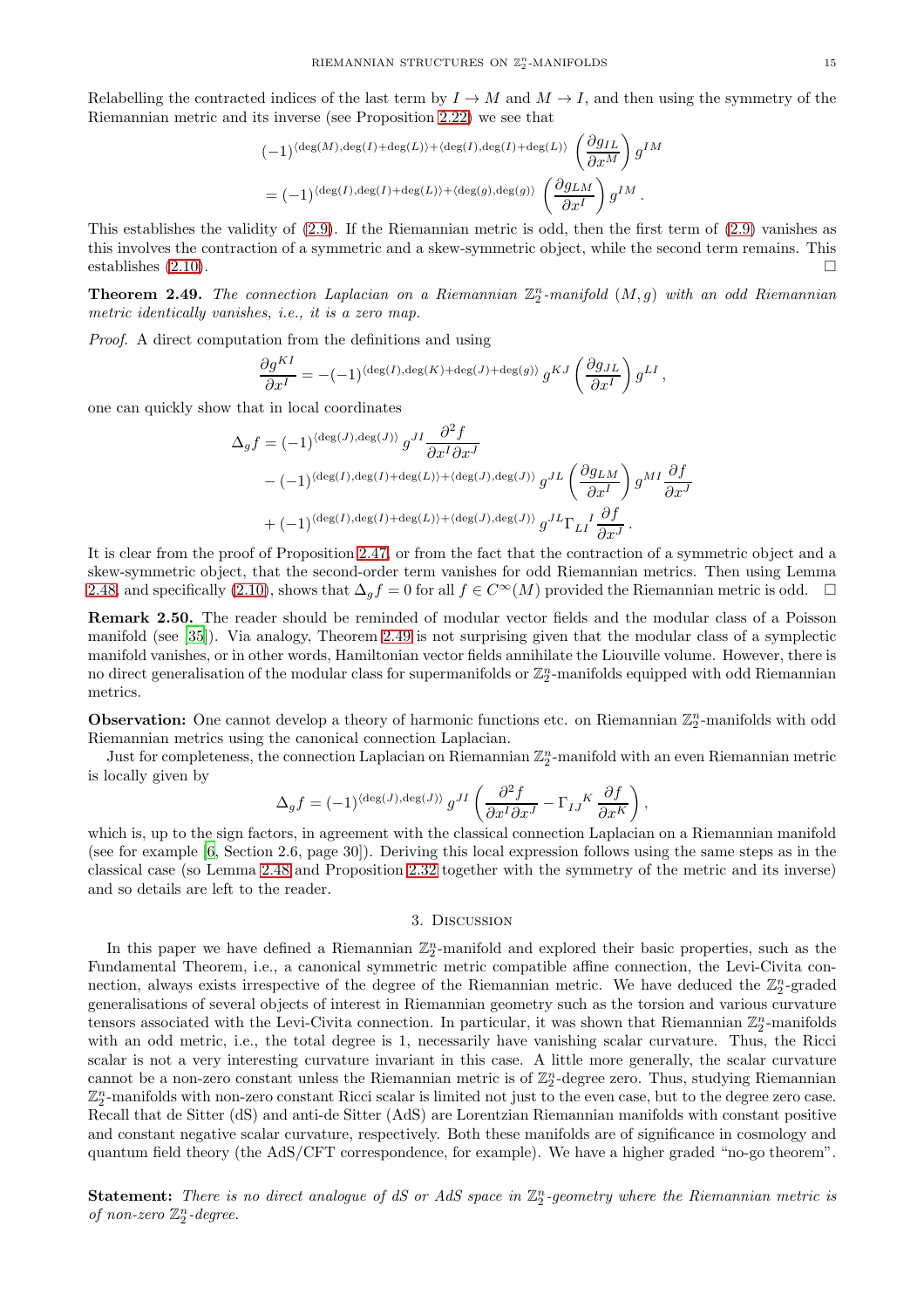Four-dimensional Riemannian Einstein manifolds are important in the study of gravitational instantons and Lorentzian Einstein manifolds play a rôle in string theory, quantum gravity and can serve as the target space of various sigma-models. A natural question here is if we have generalisations of Einstein manifolds were we replace the manifold with a Riemannian  $\mathbb{Z}_2^n$ -manifold with an arbitrary (but homogeneous) degree metric. The obvious thing to try is to set

$$
Ric_{\nabla} = \kappa g,
$$

where  $Ric<sub>\nabla</sub>$  is the Ricci curvature tensor associated with the Levi-Civita connection. It is clear that we require  $deg(\kappa) = deg(g)$ . Thus,  $\kappa \in C^{\infty}(M)$  cannot be a non-zero constant if  $deg(g) \neq 0$ . We have another higher graded "no-go theorem".

### **Statement:** There is no direct analogue of an Einstein manifold in  $\mathbb{Z}_2^n$ -geometry where the Riemannian metric is of non-zero  $\mathbb{Z}_2^n$ -degree.

In conclusion, the basic notions, concepts, and mathematical statements found in classical Riemannian geometry, with a little care, generalise to the setting of  $\mathbb{Z}_2^n$ -geometry. The challenge is to now find interesting examples and possible applications of Riemannian  $\mathbb{Z}_2^n$ -geometry in physics and classical differential geometry.

#### <span id="page-15-0"></span>Acknowledgements

A.J. Bruce cordially thanks Norbert Poncin for many fruitful discussions about  $\mathbb{Z}_2^n$ -manifolds and related subjects. J. Grabowski acknowledges that his research was funded by the Polish National Science Centre grant HARMONIA under the contract number 2016/22/M/ST1/00542.

#### <span id="page-15-1"></span>**REFERENCES**

- <span id="page-15-8"></span>[1] N. Aizawa, K. Amakawa & S. Doi, N-Extension of double-graded supersymmetric and superconformal quantum mechanics, *[J. Phys. A: Math. Theor.](https://doi.org/10.1088/1751-8121/ab661c)* 53 (2020), 065205, [arXiv:1905.06548 \[math-ph\]](https://arxiv.org/abs/1905.06548).
- <span id="page-15-9"></span>[2] N. Aizawa, K. Amakawa & S. Doi,  $\mathbb{Z}_2^n$ -graded extensions of supersymmetric quantum mechanics via Clifford algebras, *[J. Math. Phys.](https://doi.org/10.1063/1.5144325)* 61 (2020), no. 5, 052105, 13 pp, [arXiv:1912.11195 \[math-ph\]](https://arxiv.org/abs/1912.11195).
- <span id="page-15-10"></span>[3] N. Aizawa, Z. Kuznetsova, H. Tanaka, H. & F. Toppan,  $\mathbb{Z}_2 \times \mathbb{Z}_2$ -graded Lie symmetries of the Lévy-Leblond equations, *[PTEP. Prog. Theor. Exp. Phys.](https://doi.org/10.1093/ptep/ptw176)* 2016, no. 12, 123A01, 26 pp, [arXiv:1609.08224 \[math-ph\].](https://arxiv.org/abs/1609.08224)
- <span id="page-15-11"></span>[4] N. Aizawa, Z. Kuznetsova & F. Toppan,  $\mathbb{Z}_2 \times \mathbb{Z}_2$ -graded mechanics: the classical theory, [arXiv:2003.06470 \[hep-th\]](https://arxiv.org/abs/2003.06470).
- <span id="page-15-12"></span>N. Aizawa, Z. Kuznetsova & F. Toppan,  $\mathbb{Z}_2\times\mathbb{Z}_2$ -graded mechanics: the quantization,  $arXiv:2005.10759$  [hep-th].
- <span id="page-15-22"></span>[6] B. Andrews & C. Hopper, The Ricci flow in Riemannian geometry: A complete proof of the differentiable  $1/4$ -pinching sphere the Lecture Notes in Mathematics, 2011, *Springer, Heidelberg*, 2011, xviii+296 pp. ISBN: 978-3-642-16285-5.
- <span id="page-15-18"></span>[7] M. Asorey & P.M. Lavrov, Fedosov and Riemannian supermanifolds, *[J. Math. Phys.](https://doi.org/10.1063/1.3054867)* 50 (2009), no. 1, 013530, 16 pp, [arXiv:0803.1591 \[hep-th\].](https://arxiv.org/abs/0803.1591)
- <span id="page-15-16"></span>[8] P.J.M Bongaarts & H.G.J Pijls, Almost commutative algebra and differential calculus on the quantum hyperplane, *[J. Math. Phys.](https://doi.org/10.1063/1.530888)* 35 (1994), no. 2, 959–970.
- <span id="page-15-13"></span>[9] A.J. Bruce, On a  $\mathbb{Z}_2^n$ -graded version of supersymmetry, *[Symmetry](https://doi.org/10.3390/sym11010116)* 2019, 11, 116, [arXiv:1812.02943 \[hep-th\].](https://arxiv.org/abs/1812.02943)
- <span id="page-15-14"></span>[10] A.J. Bruce & S. Duplij, Double-graded supersymmetric quantum mechanics, *[J. Math. Phys.]( https://doi.org/10.1063/1.5118302)* 61 (2020), 063503, [arXiv:1904.06975 \[math-ph\].](https://arxiv.org/abs/1904.06975)
- <span id="page-15-15"></span>[11] A.J. Bruce & E. Ibarguengoytia, The graded differential geometry of mixed symmetry tensors, *[Arch. Math. \(Brno\)](https://doi.org/10.5817/AM2019-2-123)* 55 (2019), no. 2, 123–137, [arXiv:1806.04048](http://arxiv.org/abs/1806.04048) [\[math-ph\].](https://arxiv.org/abs/1806.04048)
- <span id="page-15-2"></span>[12] A.J. Bruce, E. Ibarguengoytia & N. Poncin, The Schwarz–Voronov embedding of  $\mathbb{Z}_2^n$ -manifolds, *[SIGMA](https://doi.org/10.3842/SIGMA.2020.002)*, 16, Paper 002, 47 p. (2020), [arXiv:1906.09834 \[math-ph\].](https://arxiv.org/abs/1906.09834)
- <span id="page-15-3"></span>[13] A.J. Bruce & N. Poncin, Functional analytic issues in  $\mathbb{Z}_2^n$ -geometry, [Rev. Un. Mat. Argentina](https://doi.org/10.33044/revuma.v60n2a21), 60, No. 2, 2019, Pages 611–636, [arXiv:1807.11739 \[math-ph\].](https://arxiv.org/abs/1807.11739)
- <span id="page-15-4"></span>[14] A.J. Bruce & N. Poncin, Products in the category of  $\mathbb{Z}_2^n$ -manifolds, *[J. Nonlinear Math. Phys.](https://doi.org/10.1080/14029251.2019.1613051)* **26** (2019), 420–453, [arXiv:1807.11740 \[math-ph\].](https://arxiv.org/abs/1807.11740)
- <span id="page-15-17"></span>[15] C. Ciupală, Linear connections on almost commutative algebras, *[Acta Math. Univ. Comenian. \(N.S.\)](http://emis.impa.br/EMIS/journals/AMUC/_vol-72/_no_2/_ciupala/ciupala.html)* **72** (2003), no. 2, 197–206.
- <span id="page-15-5"></span>[16] T. Covolo, V. Ovsienko & N. Poncin, Higher trace and Berezinian of matrices over a Clifford algebra, *[J. Geom. Phys.](https://doi.org/10.1016/j.geomphys.2012.07.004)* 62 (2012), no. 11, 2294–2319, [arXiv:1109.5877](http://arxiv.org/abs/1109.5877) [\[math.DG\].](https://arxiv.org/abs/1109.5877)
- <span id="page-15-6"></span>[17] T. Covolo, J. Grabowski & N. Poncin, The category of  $\mathbb{Z}_2^n$ -supermanifolds, *[J. Math. Phys.](https://doi.org/10.1063/1.4955416)* 57 (2016), 073503, 16 pages, [arXiv:1602.03312.](https://arxiv.org/abs/1602.03312)
- <span id="page-15-7"></span>[18] T. Covolo, J. Grabowski & N. Poncin, Splitting theorem for  $\mathbb{Z}_2^n$ -supermanifolds, *[J. Geom. Phys.](https://doi.org/10.1016/j.geomphys.2016.09.006)* **110** (2016), 393– 401, [arXiv:1602.03671.](https://arxiv.org/abs/1602.03671)
- <span id="page-15-19"></span>[19] T. Covolo, S. Kwok & N. Poncin, Differential calculus on  $\mathbb{Z}_2^n$ -supermanifolds, [arXiv:1608.00949 \[math.DG\].](https://arxiv.org/abs/1608.00949)
- <span id="page-15-20"></span>[20] L.P. Eisenhart, [Riemannian geometry,](https://www.jstor.org/stable/j.ctt1cx3vd7) Eighth printing, Princeton Landmarks in Mathematics. Princeton Paperbacks, *Princeton University Press, Princeton, NJ*, 1997. x+306 pp. ISBN: 0-691-02353-0.
- <span id="page-15-21"></span>[21] J.L. Flores & M. S´anchez, On the Geometry of pp-Wave Type Spacetimes, In: Frauendiener J., Giulini D.J., Perlick V. (eds) [Analytical and Numerical Approaches to Mathematical Relativity,](https://doi.org/10.1007/3-540-33484-X_4) Lecture Notes in Physics, vol 692, (2006) Springer, Berlin, Heidelberg.